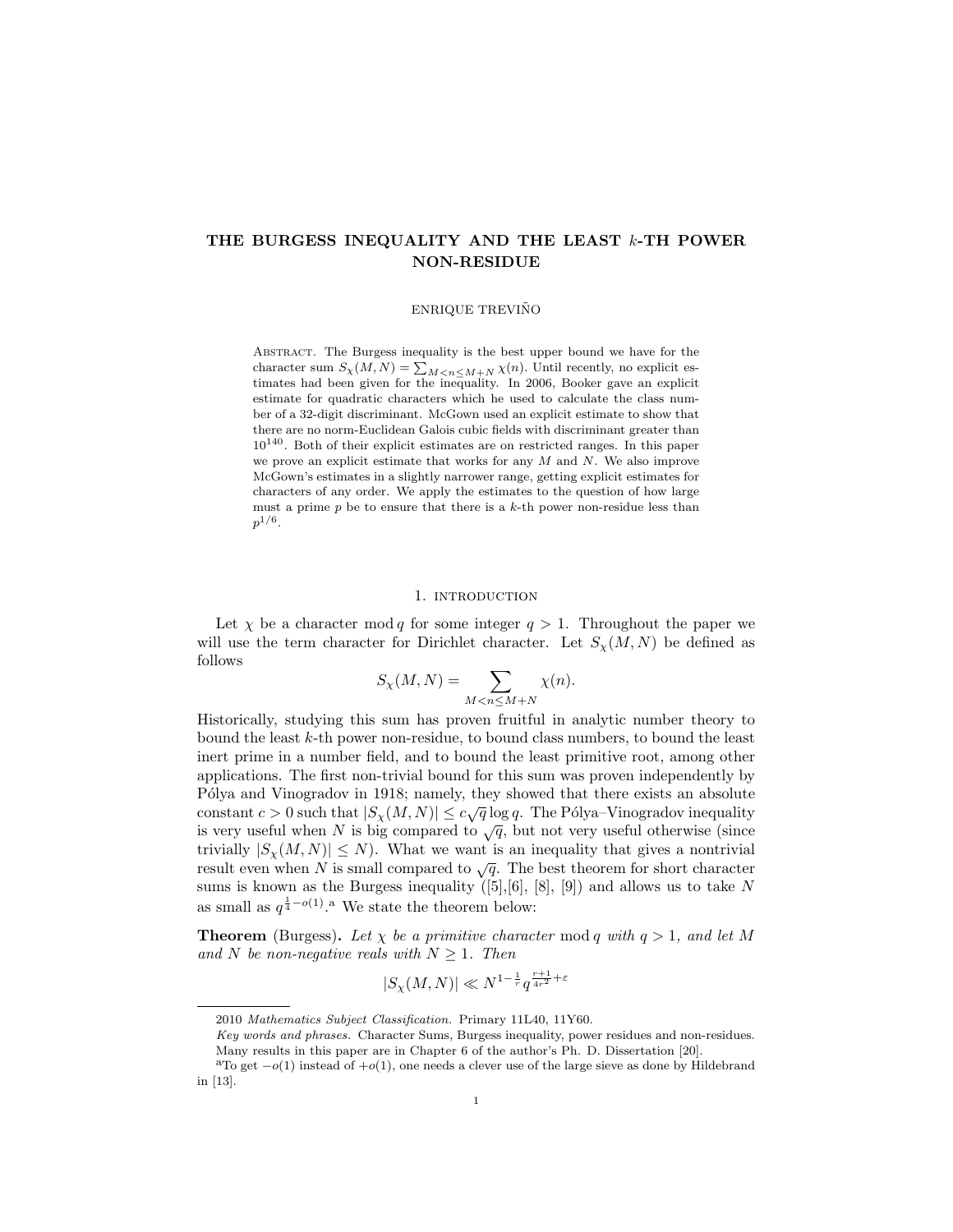for  $r = 2, 3$  and for any  $r \ge 1$  if q is cubefree, the implied constant depending only on  $\varepsilon$  and r.

To prove the Burgess inequality, one of the keys is the following inequality which relies on a deep theorem of Weil [23]:

**Theorem A.** For p a prime number, r a positive integer and B a positive real number satisfying  $r \leq 9B$ , let  $\chi$  be a non-principal character to the modulus p. Then

$$
\sum_{x \bmod p} \left| \sum_{1 \le b \le B} \chi(x+b) \right|^{2r} \le (2r-1)!!B^r p + (2r-1)B^{2r} \sqrt{p},
$$

where  $(2r-1)!! = (2r-1)(2r-3)...(1).$ 

The above theorem was proven with weaker constants by Erdös and Davenport in [10], and Burgess improved it to better constants and used it to get the Burgess inequality. In [3], Booker proved it with these constants for quadratic characters. In [21], the author extended it to all characters. The reliance on the Weil estimate makes it difficult to improve the Burgess inequality asymptotically.

Recently, some problems have required getting explicit estimates on the Burgess inequality. Booker in [3] needed an explicit form of the inequality to compute a 32 digit discriminant. McGown in [15] used an explicit form of the inequality to show that there are no norm-Euclidean Galois cubic fields of discriminant greater than  $10^{140}$ . The goal of this paper is to improve their explicit estimates in the ranges they work in and give an explicit estimate that works regardless of the range of N. We apply these estimates to a question about  $k$ -th power non-residues mod  $p$ .

The work of Booker and McGown relies on the exposition of the Burgess inequality in [14]. In that book, Iwaniec and Kowalski sketch the proof of the following:

**Theorem B.** Let p be a large enough prime. Let  $\chi$  be a non-principal character mod p. Let r be a positive integer, and let  $M$  and  $N$  be non-negative integers with  $N > 1$ . Then

$$
|S_{\chi}(M,N)| \leq 30N^{1-\frac{1}{r}} p^{\frac{r+1}{4r^2}} (\log p)^{\frac{1}{r}}.
$$

In Section 3 we improve Theorem B to

**Theorem 1.** Let p be a prime. Let  $\chi$  be a non-principal character mod p. Let M and N be non-negative integers with  $N \geq 1$ , let  $2 \leq r \leq 10$  be a positive integer, and let  $p_0$  be a positive real number. Then for  $p \geq p_0$ , there exists  $c_1(r)$ , a constant depending on  $r$  and  $p_0$  such that

$$
|S_{\chi}(M,N)| \le c_1(r) N^{1-\frac{1}{r}} p^{\frac{r+1}{4r^2}} (\log p)^{\frac{1}{r}},
$$

where  $c_1(r)$  is given by Table 1.

In the spirit of Theorem B, where we have no restriction on  $r$ , we also prove the following corollary:

**Corollary 1.** Let p be a prime such that  $p \geq 10^7$ . Let  $\chi$  be a non-principal character mod p. Let r be a positive integer, and let  $M$  and  $N$  be non-negative integers with  $N \geq 1$ . Then

$$
|S_{\chi}(M,N)| \leq 2.74N^{1-\frac{1}{r}}p^{\frac{r+1}{4r^2}}(\log p)^{\frac{1}{r}}.
$$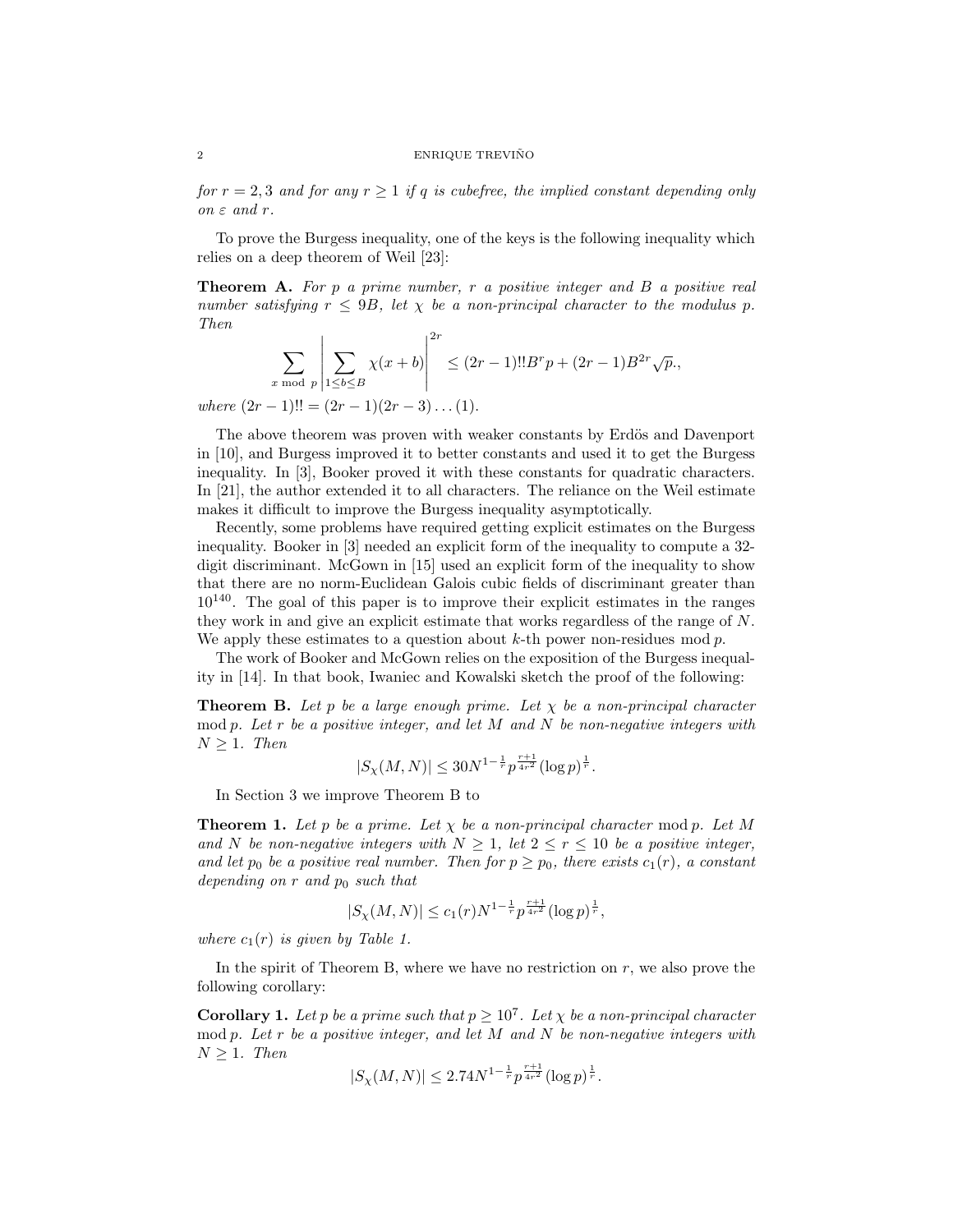|  |  |  |  | THE BURGESS INEQUALITY AND THE LEAST k-TH POWER NON-RESIDUE |  |
|--|--|--|--|-------------------------------------------------------------|--|
|  |  |  |  |                                                             |  |

| $\boldsymbol{r}$ | $p_0 = 10^7$ | $p_0 = 10^{10}$ | $p_0 = 10^{20}$ |
|------------------|--------------|-----------------|-----------------|
| 2                | 2.7381       | 2.5173          | 2.3549          |
| 3                | 2.0197       | 1.7385          | 1.3695          |
| 4                | 1.7308       | 1.5151          | 1.3104          |
| $\mathcal{F}$    | 1.6107       | 1.4572          | 1.2987          |
| 6                | 1.5482       | 1.4274          | 1.2901          |
| $\gamma$         | 1.5052       | 1.4042          | 1.2813          |
| 8                | 1.4703       | 1.3846          | 1.2729          |
| 9                | 1.4411       | 1.3662          | 1.2641          |
| 10               | 1.4160       | 1.3495          | 1.2562          |

TABLE 1. Values for the constant  $c_1(r)$  in the Burgess inequality.

Restricting N to be less than  $4p^{\frac{1}{2}+\frac{1}{4r}}$ , McGown in [15] proved an explicit version of Burgess with worse constants but with a better exponent in  $log p$ . Indeed, he proved:

**Theorem C.** Let  $p \geq 2 \cdot 10^4$  be a prime number. Let M and N be non-negative integers with  $1 \leq N \leq 4p^{\frac{1}{2} + \frac{1}{4r}}$ . Suppose  $\chi$  is a non-principal character mod p. Then there exists a computable constant  $C(r)$  such that

$$
|S_{\chi}(M,N)| < C(r) N^{1-\frac{1}{r}} p^{\frac{r+1}{4r^2}} (\log p)^{\frac{1}{2r}},
$$

where  $C(r)$  is given by Table 2.

| $\overline{r}$ | C(r)    | $\boldsymbol{r}$ | C(r)   |
|----------------|---------|------------------|--------|
| 2              | 10.0366 | 9                | 2.1467 |
| 3              | 4.9539  | 10               | 2.0492 |
| $\frac{1}{4}$  | 3.6493  | 11               | 1.9712 |
| $\mathcal{F}$  | 3.0356  | 12               | 1.9073 |
| 6              | 2.6765  | 13               | 1.8540 |
| 7              | 2.4400  | 14               | 1.8088 |
| 8              | 2.2721  | 15               | 1.7700 |

TABLE 2. Values for the constant  $C(r)$  in the Burgess inequality.

The restriction that  $N \leq 4p^{\frac{1}{2} + \frac{1}{4r}}$  is used to get the exponent  $\frac{1}{2r}$  in the log p term of the inequality. In Section 4, we improve McGown's Theorem to have better constants in a similar range.

**Theorem 2.** Let p be a prime. Let  $\chi$  be a non-principal character mod p. Let M and N be non-negative integers with  $1 \leq N \leq 2p^{\frac{1}{2} + \frac{1}{4r}}$ , let  $r \leq 10$  be a positive integer, and let  $p_0$  be a positive real number. Then for  $p \geq p_0$ , there exists  $c_2(r)$ , a constant depending on  $r$  and  $p_0$  such that

$$
|S_{\chi}(M,N)| < c_2(r)N^{1-\frac{1}{r}}p^{\frac{r+1}{4r^2}}(\log p)^{\frac{1}{2r}},
$$

where  $c_2(r)$  is given by Table 3.

Using an idea from [16], we can get rid of the restriction on N for  $r \geq 3$ .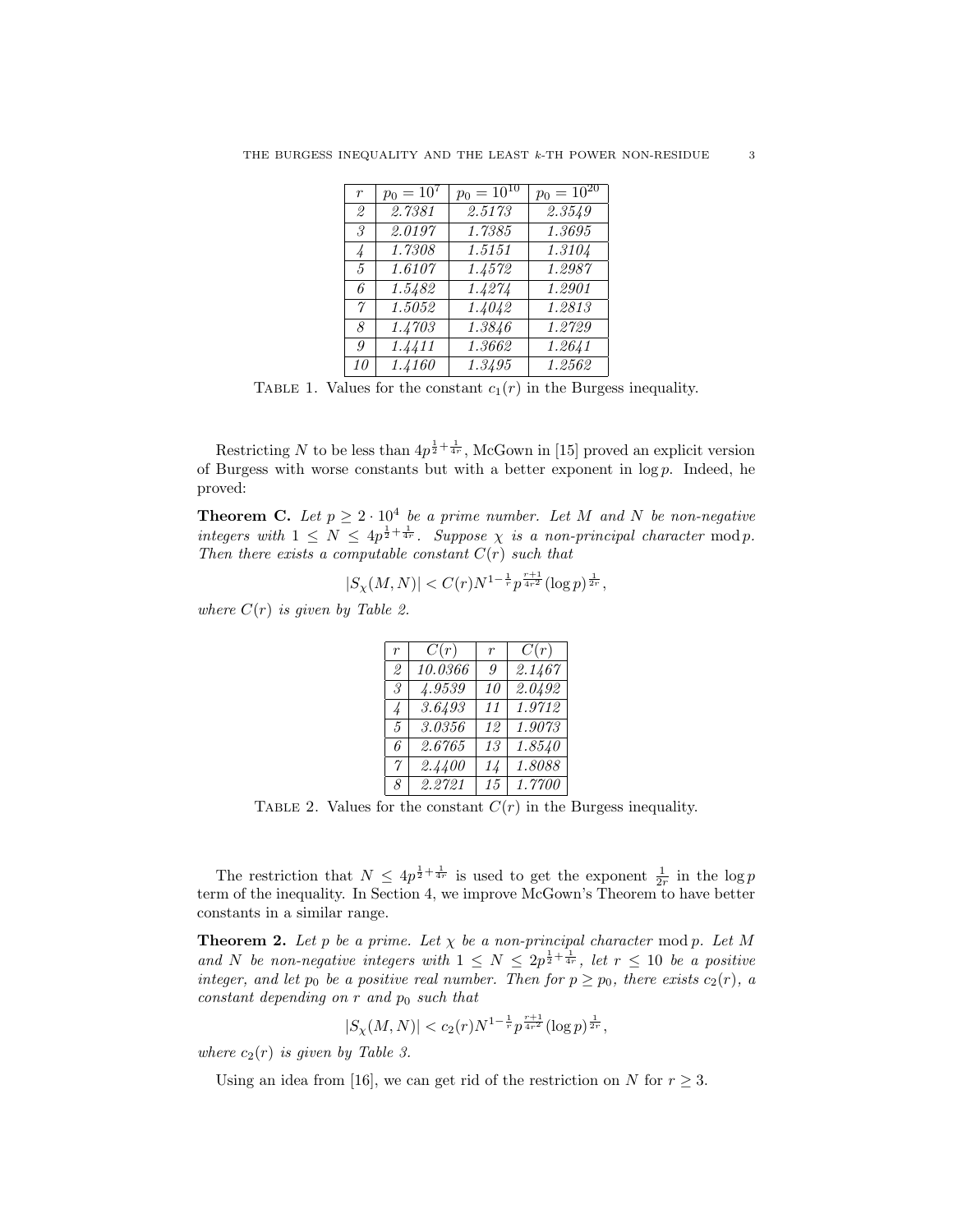#### 4 ENRIQUE TREVIÑO

| $\overline{r}$ | $p_0 = 10^{10}$ | $p_0 = 10^{15}$     | $p_0 = \overline{10^{20}}$ |
|----------------|-----------------|---------------------|----------------------------|
| $\mathfrak{D}$ | 3.6529          | 3.5851              | 3.5751                     |
| 3.             | 2.5888          | 2.5144              | 2.4945                     |
| 4              | 2.1914          | 2.1258              | 2.1078                     |
| $\mathcal{F}$  | 1.9841          | 1.9231              | 1.9043                     |
| 6              | 1.8508          | 1.7959              | 1.7757                     |
| $\gamma$       | 1.7586          | 1.7066              | 1.6854                     |
| 8              | 1.6869          | 1.6384              | 1.6187                     |
| 9              | 1.6283          | $1.\overline{5857}$ | 1.5654                     |
| 10             | 1.5794          | 1.5410              | 1.5216                     |

TABLE 3. Values for the constant  $c_2(r)$  in the Burgess inequality.

Corollary 2. Let  $p \geq 10^{10}$  be a prime number. Let M and N be non-negative integers with  $N \geq 1$ . Suppose  $\chi$  is a non-principal character mod p and that  $p \geq p_0$ for some positive real  $p_0$ . Then for  $r \geq 3$ , there exists a computable constant  $c_2(r)$ depending on r and  $p_0$ , such that

$$
|S_{\chi}(M,N)| < c_2(r)N^{1-\frac{1}{r}}p^{\frac{r+1}{4r^2}}(\log p)^{\frac{1}{2r}},
$$

where  $c_2(r)$  is the same as that of Table 3 whenever  $r \geq 3$ .

Putting an extra restriction on N (namely,  $N \leq 2\sqrt{p}$ ), Booker in [3] gave better bounds in the special case of quadratic characters.

Remark 1. Using Theorem A one could extend Booker's theorem to all orders of  $\chi$  (with slightly worse constants). The reason we would get slightly worse constants is that in the quadratic case, the inequality in Theorem A can be improved slightly to  $(2r-1)!!B^rp + (2r-2)B^{2r}\sqrt{p}$ . Every other part of Booker's proof extends naturally, but this part of the inequality fails when looking at higher orders.

In Section 5, we apply these estimates to a question about  $k$ -th power nonresidues mod p. Indeed, let p be a prime and let k be an integer with  $k | p - 1$ and  $k > 1$ . Let  $q(p, k)$  be the least k-th power non-residue mod p. The case  $k = 2$ , i.e., the question of how big the least quadratic non-residue is, has been studied extensively. A probabilistic heuristic using that a prime  $q$  is a quadratic non-residue mod p half of the time, suggests that  $g(p, 2) \ll \log p \log \log p$  and that  $g(p, 2) \gg$  $\log p \log \log p$  for infinitely many p. Assuming the Generalized Riemann Hypothesis for Dirichlet L-functions (GRH), Ankeny [1] showed that  $g(p, k) \ll (\log p)^2$  and Bach [2] made this explicit by proving (under GRH) that  $g(p, k) \leq 2(\log p)^2$ . The best unconditional results (for  $q(p, k)$ ) are due to Burgess [5], who, building on work by Vinogradov [22], showed that

$$
g(p,k) \ll_{\varepsilon} p^{\frac{1}{4\sqrt{e}} + \varepsilon}.
$$

For  $k \geq 3$ , better estimates which depend upon k have been proven by Wang Yuan( $|24|$ ) building on work of Vinogradov ( $|22|$ ) and Buhštab ( $|4|$ ).

All of the work described so far has been of asymptotic nature. In terms of getting explicit bounds, Karl Norton [18], building on a technique of Burgess [7], was able to show that  $g(p, k) \leq 3.9p^{1/4} \log p$  unless  $k = 2$  and  $p \equiv 3 \pmod{4}$  for which he showed  $g(p, k) \leq 4.7p^{1/4} \log p$ . In [21], the author improved Norton's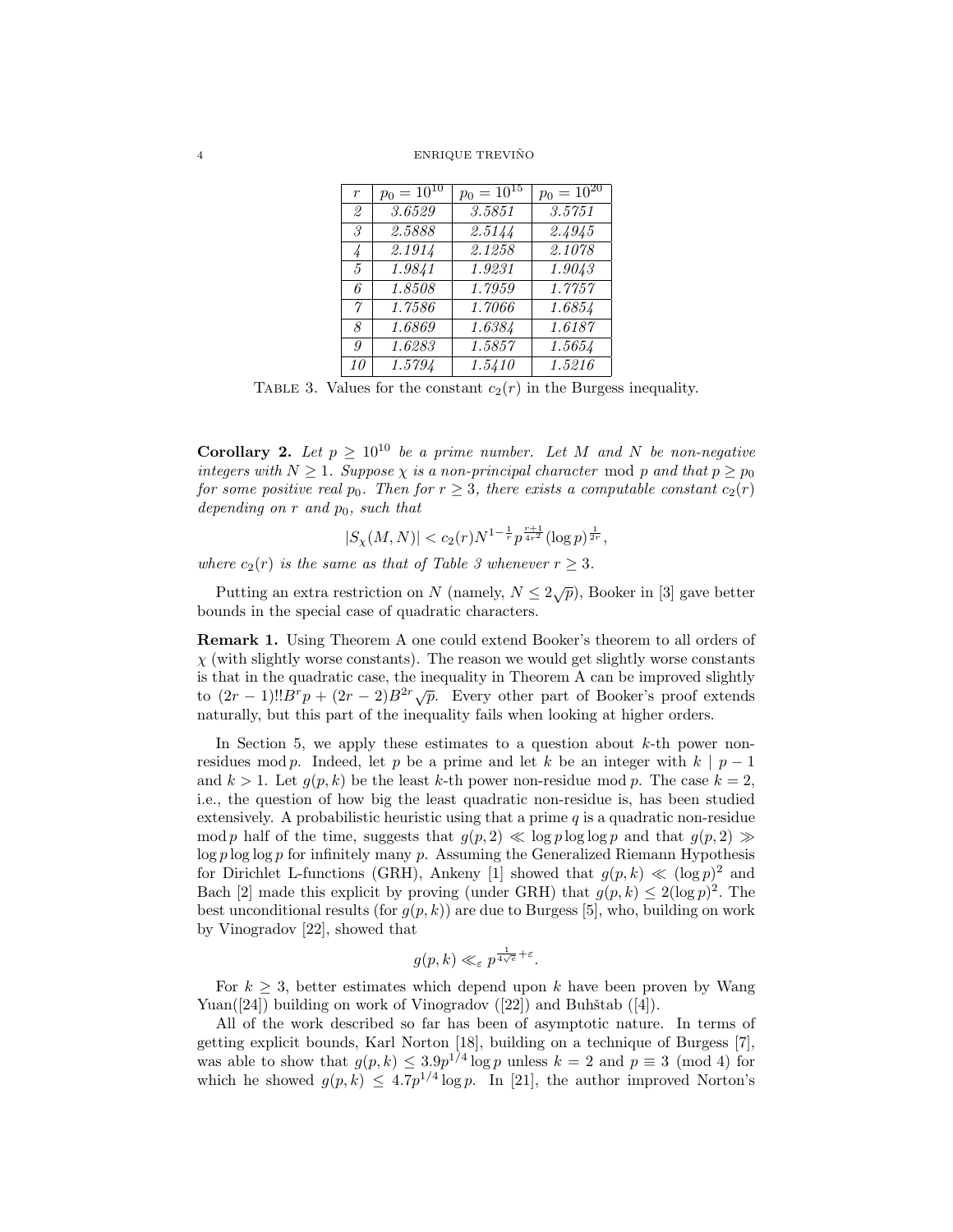bounds to  $0.9p^{1/4}\log p$  and  $1.1p^{1/4}\log p$ , respectively. These bounds are far from the asymptotic bound of  $p^{\frac{1}{4\sqrt{e}}+\varepsilon}$ . In this paper, as an application of the explicit Burgess inequality, we find an upper bound on how large  $p$  has to be to ensure that there is a k-th power non-residue less than  $p^{1/6}$ .

**Theorem 3.** Let p be a prime number and  $k > 1$  be a positive divisor of  $p - 1$ . Then for  $p \geq 10^{4732}$ , the least k-th power non-residue mod p is less than or equal to  $p^{1/6}$ .

Remark 2. The techniques involved in the proof can be used to answer this question for  $p^{\alpha}$  whenever  $\alpha > \frac{1}{4\sqrt{e}}$ .

# 2. Preliminary lemmas

Let A and N be positive integers. Let  $v(x)$  be the number of representations of x as  $\bar{a}n \pmod{p}$ , where  $\bar{a}$  is the inverse of a  $p, 1 \leq a \leq A$  and  $M < n \leq M+N$ , that is,

(1)  $v(x) = \#\{(a, n) \in \mathbb{N}^2 \mid 1 \le a \le A, M < n \le M + N \text{ and } n \equiv ax \mod p\}.$ 

The main lemma in this section is the following:

**Lemma 1.** Let p be a prime and let  $N < p$  be a positive integer. Let  $A \geq 28$  be an integer satisfying  $A < \frac{N}{12}$ , then

(2) 
$$
V_2 = \sum_{x \mod p} v^2(x) \le 2AN\left(\frac{AN}{p} + \log(1.85A)\right).
$$

To prove the lemma regarding  $V_2$  we will need a couple of estimates involving the  $\phi$  function (Lemmas 2 and 3), an estimate on a sum of logarithms (Lemma 4) and a non-trivial combinatorial count (Lemma 5).

**Lemma 2.** For  $x \geq 1$  a real number we have:

(3) 
$$
\sum_{n \leq x} \frac{\phi(n)}{n} \leq \frac{6}{\pi^2} x + \log x + 1.
$$

*Proof.* For  $1 \leq x < 2$ , the left hand side of (3) is 1, while the right hand side is at least 1. We can manually check that for all integers x satisfying  $2 \leq x \leq 41$  we have

$$
\sum_{n \le x} \frac{\phi(n)}{n} \le \frac{6}{\pi^2} (x - 1) + \log (x - 1) + 1,
$$

implying that (3) is true for  $x < 41$ . Therefore, we may assume that  $x > 41$ . Let's work with the sum:

(4) 
$$
\sum_{n \leq x} \frac{\phi(n)}{n} = \sum_{n \leq x} \frac{1}{n} \sum_{d|n} \mu(d) \frac{n}{d} = \sum_{d \leq x} \sum_{n \leq \frac{x}{d}} \frac{\mu(d)}{d} = \sum_{d \leq x} \left\lfloor \frac{x}{d} \right\rfloor \frac{\mu(d)}{d}.
$$

From [12, Theorem 422] it follows that for  $x \ge 1$ 

(5) 
$$
\sum_{d \leq x} \frac{1}{d} < \log x + \gamma + \frac{1}{x}.
$$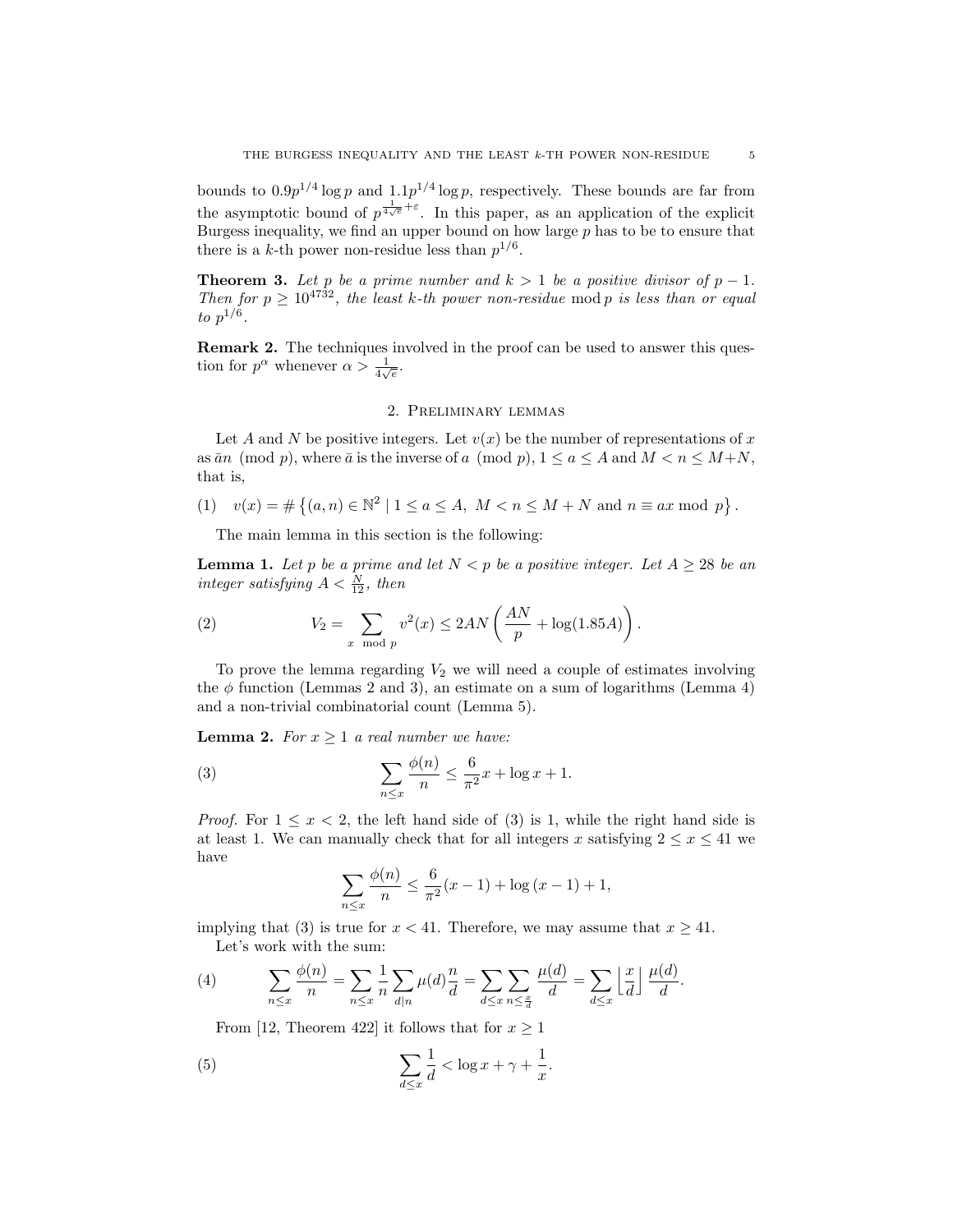Using  $(5)$  in  $(4)$  yields

$$
(6) \sum_{n \le x} \frac{\phi(n)}{n} \le x \sum_{d \ge 1} \frac{\mu(d)}{d^2} - x \sum_{d > x} \frac{\mu(d)}{d^2} + \sum_{d \le x} \frac{1}{d} \le \frac{6}{\pi^2} x + \log x + \gamma + \frac{1}{x} - x \sum_{d > x} \frac{\mu(d)}{d^2}.
$$

Moser and Macleod [17] gave a simple proof that for  $x \geq 2$  we have

(7) 
$$
\left|\sum_{d>x} \frac{\mu(d)}{d^2}\right| \le \frac{1}{3x} + \frac{8}{3x^2}
$$

Combining (7) with (6) yields for  $x \geq 41$  that

$$
\sum_{n \le x} \frac{\phi(n)}{n} \le \frac{6}{\pi^2} x + \log x + \gamma + \frac{1}{x} + \frac{1}{3} + \frac{8}{3x} \le \frac{6}{\pi^2} x + \log x + 1.
$$

.

 $\Box$ 

**Lemma 3.** For  $x \geq 1$  a real number we have:

(8) 
$$
\sum_{n \le x} n\phi(n) \le \frac{2}{\pi^2}x^3 + \frac{1}{2}x^2\log x + x^2.
$$

*Proof.* For  $1 \leq x < 2$ , the left hand side of (8) is 1, while the right hand side is at least  $x^2 \geq 1$ . Therefore it is true for  $1 \leq x < 2$ . Now for  $2 \leq x < 3$ , the left hand side is 3, while the right hand side is at least  $x^2 \geq 4$ . Therefore (8) is true for  $1 \leq x < 3$ . In the rest of the proof we will assume that  $x \geq 3$ . Let's work with the sum:

$$
\sum_{n \le x} \phi(n)n = \sum_{n \le x} \sum_{d|n} \frac{\mu(d)n^2}{d} = \sum_{d \le x} \mu(d)d \sum_{dm \le x} m^2
$$
  
= 
$$
\sum_{d \le x} \frac{\mu(d)d}{6} \left\lfloor \frac{x}{d} \right\rfloor \left( \left\lfloor \frac{x}{d} \right\rfloor + 1 \right) \left( 2 \left\lfloor \frac{x}{d} \right\rfloor + 1 \right).
$$

Now, let  $\theta_d = \frac{x}{d} - \left\lfloor \frac{x}{d} \right\rfloor$ . Then we have

(9) 
$$
\sum_{n \le x} \phi(n)n = \frac{x^3}{3} \sum_{d \le x} \frac{\mu(d)}{d^2} + \frac{x^2}{6} \sum_{d \le x} \frac{(3 - 6\theta_d)\mu(d)}{d} + \frac{x}{6} \sum_{d \le x} \left(6\theta_d^2 - 6\theta_d + 1\right)\mu(d) - \frac{1}{6} \sum_{d \le x} \theta_d(1 - \theta_d)(1 - 2\theta_d)\mu(d)d.
$$

From (5) it follows that for  $x \geq 3$ 

(10) 
$$
\sum_{d \le x} \frac{1}{d} < \log x + \gamma + \frac{1}{x} < \log x + 1 - \frac{1}{60} - \frac{1}{60x}.
$$

Using that  $0 \le \theta_d \le 1$  we have that  $|3 - 6\theta_d| \le 3$ , that  $|6\theta_d^2 - 6\theta_d + 1| \le 1$  and  $|(1 - \theta_d)(1 - 2\theta_d)(-\theta_d)| \leq \frac{1}{10}$ . Therefore, using (9), (10), that  $\sum$  $d \geq 1$  $\mu(d)$  $\frac{d}{d^2}(\frac{d}{d^2})=\frac{6}{\pi^2}$  $\frac{6}{\pi^2}$ , and that  $|\mu(d)| \leq 1$ , we get

$$
(11) \quad \sum_{n \le x} \phi(n)n \le \frac{x^3}{3} \sum_{d \le x} \frac{\mu(d)}{d^2} + \frac{x^2}{2} \sum_{d \le x} \frac{1}{d} + \frac{x}{6} \sum_{d \le x} 1 + \frac{1}{60} \sum_{d \le x} d
$$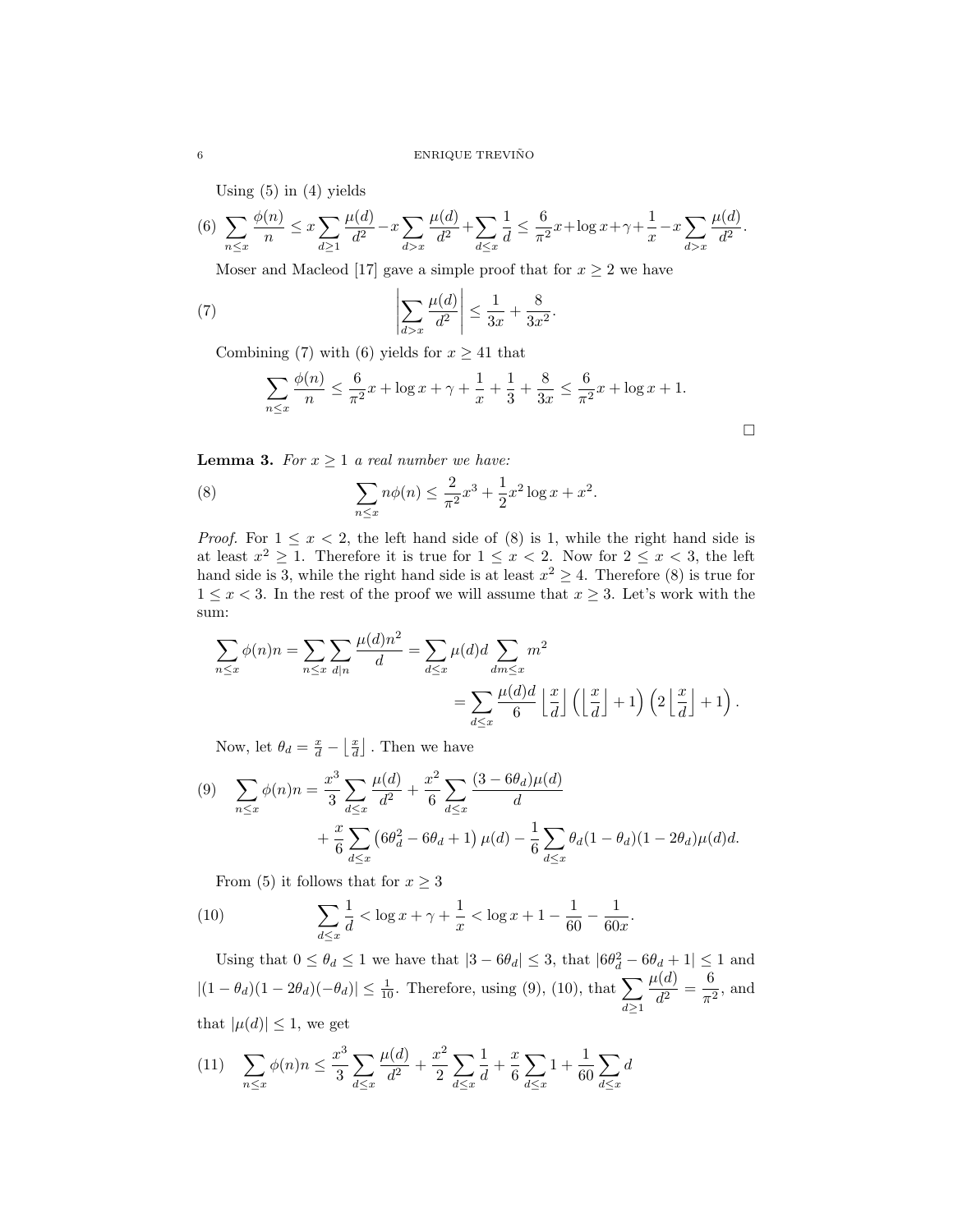$$
\leq \frac{2}{\pi^2}x^3 - \frac{x^3}{3}\sum_{d>x} \frac{\mu(d)}{d^2} + \frac{1}{2}x^2\log x + \frac{x^2}{2} - \frac{x^2}{120} - \frac{x}{120} + \frac{x^2}{6} + \frac{1}{60}\left(\frac{x(x+1)}{2}\right).
$$

From (7) we have (for  $x \ge 2$ )

$$
\sum_{d>x} \frac{\mu(d)}{d^2} \ge \frac{1}{3x} - \frac{8}{3x^2} \ge -\frac{1}{x}.
$$

Combining this with  $(11)$  yields the lemma.

**Lemma 4.** For  $x \geq 1$  we have:

$$
\sum_{d \le x} \log\left(\frac{x}{d}\right) \le x - 1
$$

*Proof.* For  $1 \leq x < 2$  we have  $\sum$  $d \leq x$  $\log\left(\frac{x}{d}\right)$  $= \log x \leq x - 1$ . Therefore, we may assume  $x \geq 2$ . Now,

(12) 
$$
\sum_{d \leq x} \log\left(\frac{x}{d}\right) = \lfloor x \rfloor \log x - \sum_{d \leq x} \log d \leq \lfloor x \rfloor \log x - \lfloor x \rfloor \log \lfloor x \rfloor + \lfloor x \rfloor - 1.
$$

To get the second inequality we used that

$$
\sum_{d\leq x}\log d=\sum_{2\leq d\leq x}\log d\geq \int_1^{\lfloor x\rfloor}\log t\,dt=\lfloor x\rfloor\log\lfloor x\rfloor-\lfloor x\rfloor+1.
$$

Now, notice that  $x = \lfloor x \rfloor + \{x\}$  and  $\log (1 + y) \leq y$ . Therefore we have

(13) 
$$
\lfloor x \rfloor \log x = \lfloor x \rfloor \log \lfloor x \rfloor + \lfloor x \rfloor \log (x/\lfloor x \rfloor) \leq \lfloor x \rfloor \log \lfloor x \rfloor + \{x\}.
$$

Combining equations (12) and (13) yields

$$
\sum_{d \le x} \log\left(\frac{x}{d}\right) \le \{x\} + \lfloor x \rfloor - 1 = x - 1.
$$

**Lemma 5.** Let  $A \geq 2$ ,  $N \geq 1$ ,  $a_1$ ,  $a_2$  and M be integers. Let  $p > N$  be a prime number. Suppose,  $1 \le a_1, a_2 \le A$  with  $a_1 \ne a_2$ . Then the number of pairs of integers  $(n_1, n_2)$  satisfying  $M < n_1, n_2 \leq N + M$  and  $a_1 n_2 - a_2 n_1 = k p$  is bounded above by

$$
N \frac{\gcd(a_1, a_2)}{\max\{a_1, a_2\}} + 1.
$$

*Proof.* Let  $d = \gcd(a_1, a_2)$ . Since  $a_1 n_2 - a_2 n_1 = kp$ , we have that  $d|k$ . Let  $a_1 = a'_1 d, a_2 = a'_2 d$  and  $k = k' d$ . Now, we also have

(14) 
$$
n_2 = \frac{kp + a_2n_1}{a_1} = \frac{k'p + a'_2n_1}{a'_1}.
$$

The right hand side of (14) must be an integer. Therefore  $k'p + a'_2n_1 \equiv 0 \mod a'_1$ . Since this is a linear equation in terms of  $n_1$ , there is at most one solution mod  $a'_1$ . Therefore, in the interval  $(M, M + N)$  there are at most  $\frac{N}{a_1}$  $+ 1$  choices of  $n_1$ .

$$
\phantom{0}7
$$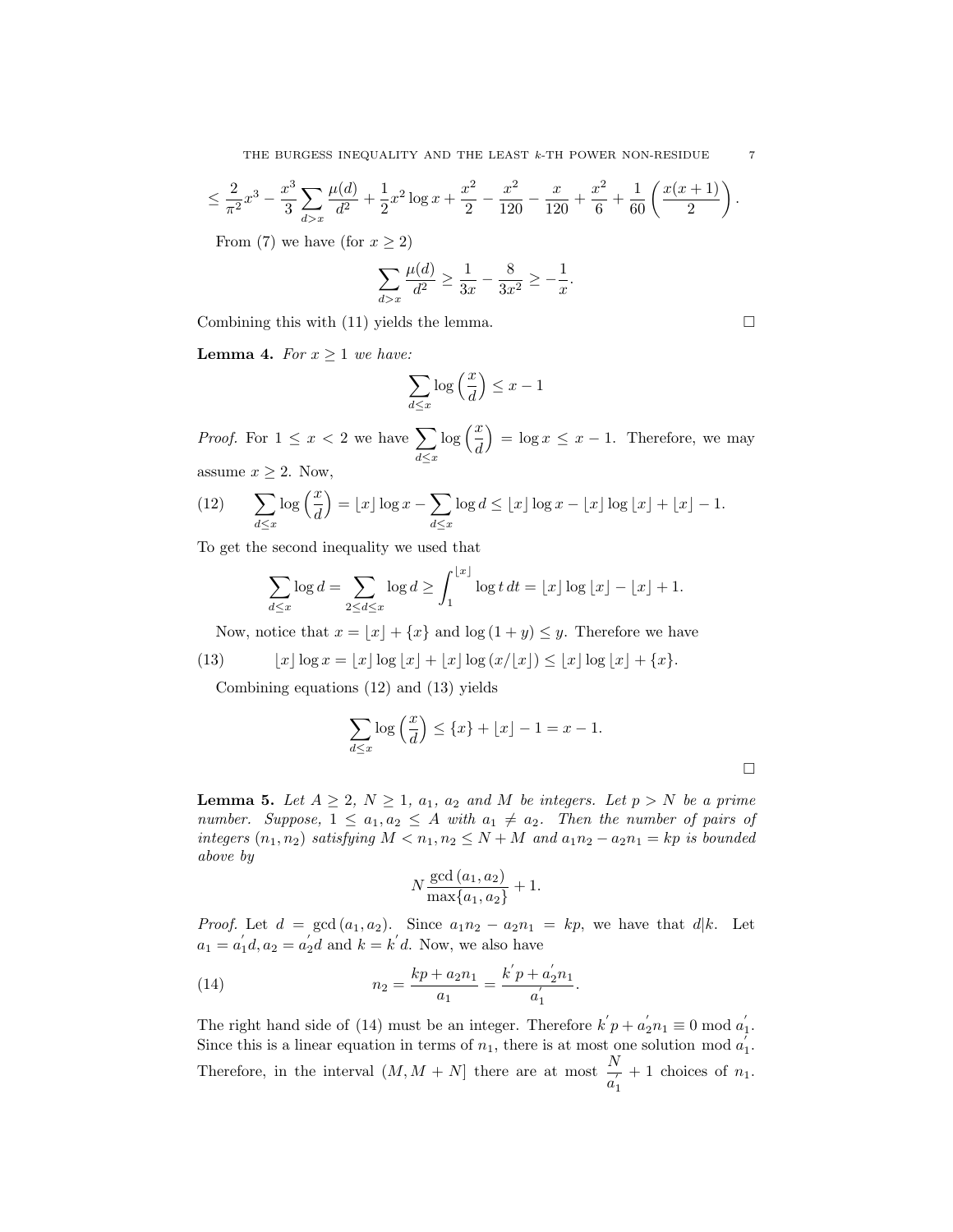Since  $n_2$  is uniquely determined from  $n_1$ , the number of pairs  $(n_1, n_2)$  satisfying the conditions of the lemma is bounded by

$$
\frac{N}{a_1'} + 1 = N \frac{\gcd(a_1, a_2)}{a_1} + 1.
$$

Analogously, the number of pairs is bounded by  $N \frac{\text{gcd}(a_1, a_2)}{N}$  $\frac{a_1, a_2}{a_2}$  + 1. The statement of the lemma is now an easy consequence.

Now we are ready to prove Lemma 1.

*Proof of Lemma 1.* We'll begin by noting that  $V_2$  is the number of quadruples  $(a_1, a_2, n_1, n_2)$  with  $1 \le a_1, a_2 \le A$  and  $M < n_1, n_2 \le M+N$  such that  $a_1 n_2 \equiv a_2 n_1$ (mod p). If  $a_1 = a_2$ , since  $N < p$ , we have that  $n_1 = n_2$  because  $n_1 \equiv n_2 \pmod{p}$ while  $|n_1 - n_2| \leq N < p$ . Therefore, the number of quadruples in this case is AN. Fix  $a_1$  and  $a_2$  with  $a_1 \neq a_2$ . Let k be an integer satisfying

(15) 
$$
a_1 n_2 - a_2 n_1 = k p,
$$

for some  $n_1$  and  $n_2$ . We can put a bound on possible values for k. First of all, k must be a multiple of gcd  $(a_1, a_2)$ . Now, if we write  $n_1 = n_1 + M$  and  $n_2 = n_2 + M$ , we have, using  $kp - (a_1 - a_2)M = a_1n_2' - a_2n_1'$ , that

$$
-a_2N \le -a_2n_1^{'} < kp - (a_1 - a_2)M < a_1n_2^{'} \le a_1N.
$$

Therefore k lies in an interval of length at most  $\frac{(a_1+a_2)N}{p}$ . Since k is a multiple of  $gcd(a_1, a_2)$  and k lies in such an interval, then there are at most

$$
\frac{(a_1 + a_2)N}{\gcd(a_1, a_2)p} + 1,
$$

choices for k.

Given  $a_1, a_2$  and k we can count the number of pairs  $(n_1, n_2)$  which would satisfy (15). By Lemma 5, the number of pairs is bounded by  $N \frac{\gcd(a_1, a_2)}{\max\{a_1, a_2\}} + 1$ . Therefore we get

(16) 
$$
V_2 \le AN + 2 \sum_{a_1 < a_2} \left( \frac{(a_1 + a_2)N}{\gcd(a_1, a_2)p} + 1 \right) \left( \frac{\gcd(a_1, a_2)N}{\max\{a_1, a_2\}} + 1 \right)
$$

$$
= AN + \frac{2N^2}{p} S_1 + \frac{2N}{p} S_2 + 2NS_3 + A^2 - A,
$$

where

$$
S_1 = \sum_{a_1 < a_2} \frac{a_1 + a_2}{\max\{a_1, a_2\}},
$$
\n
$$
S_2 = \sum_{a_1 < a_2} \frac{a_1 + a_2}{\gcd(a_1, a_2)},
$$

and

(17) 
$$
S_3 = \sum_{a_1 < a_2} \frac{\gcd(a_1, a_2)}{\max\{a_1, a_2\}}.
$$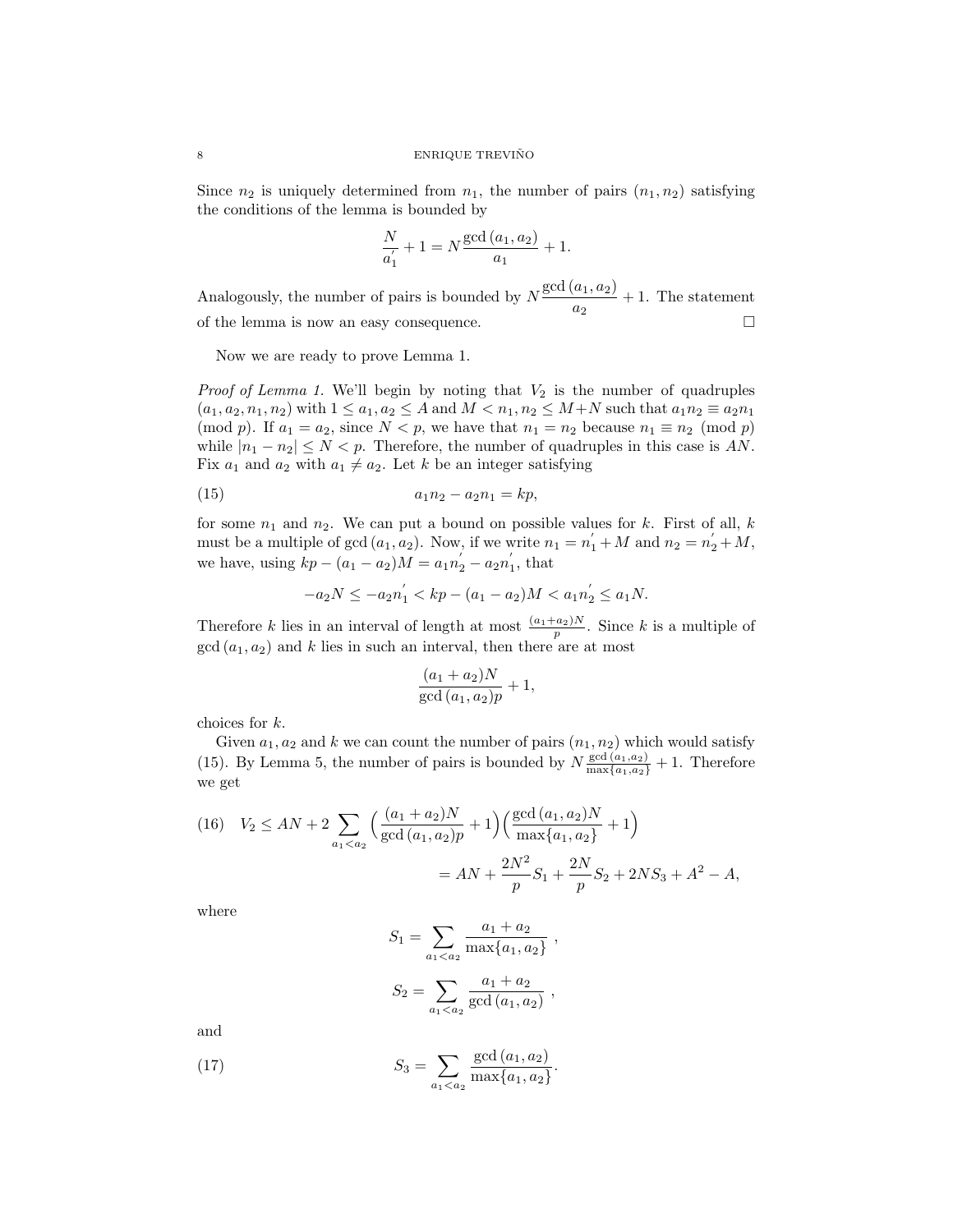Dealing with  $S_1$  is straightforward, in fact  $S_1$  is (18)

$$
\sum_{a_2 \le A} \sum_{a_1 < a_2} \frac{a_1 + a_2}{a_2} = \sum_{a_2 \le A} \left( a_2 - 1 + \frac{a_2(a_2 - 1)}{2a_2} \right) = \frac{3}{2} \frac{A(A - 1)}{2} = \frac{3}{4} A^2 - \frac{3}{4} A.
$$

Now, let's estimate  $S_2$ :

$$
S_2 = \sum_{a_1 < a_2 \le A} \frac{a_1 + a_2}{\gcd(a_1, a_2)} = \sum_{d \le A} \sum_{b_2 < \frac{A}{d}} \sum_{b_1 < b_2, (b_1, b_2) = 1} (b_1 + b_2)
$$
\n
$$
= \sum_{d \le A} \sum_{2 \le b_2 < \frac{A}{d}} \left( \frac{\phi(b_2)}{2} b_2 + \phi(b_2) b_2 \right) = \frac{3}{2} \sum_{d \le A} \sum_{2 \le b_2 < \frac{A}{d}} \phi(b_2) b_2.
$$

Using Lemma 3, we get

$$
S_2 \le \frac{3}{\pi^2} \sum_{d \le A} \left(\frac{A}{d}\right)^3 + \frac{3}{4} \sum_{d \le A} \left(\frac{A}{d}\right)^2 \log\left(\frac{A}{d}\right) + \frac{3}{2} \sum_{d \le A} \left(\frac{A}{d}\right)^2.
$$

Using that  $\log(\frac{A}{d}) = \log A - \log d$ , and that  $\sum$  $d \geq 1$ 1  $\frac{1}{d^s} = \zeta(s)$ , yields

$$
S_2 \le \frac{3\zeta(3)}{\pi^2} A^3 + \frac{3\zeta(2)}{4} A^2 \log A - \frac{3}{4} A^2 \sum_{d \le A} \frac{\log d}{d^2} + \frac{3}{2} A^2 \zeta(2).
$$

Using that for  $A \geq 11$  we have  $\frac{3\zeta(2)}{2} - \frac{3}{4} \sum_{d \leq A} \frac{\log d}{d^2} < 2$  yields

(19) 
$$
S_2 \leq \frac{3\zeta(3)}{\pi^2} A^3 + \frac{3\zeta(2)}{4} A^2 \log(A) + 2A^2.
$$

Let's estimate  $S_3$ . We have

$$
S_3 = \sum_{a_1 < a_2 \le A} \frac{\gcd(a_1, a_2)}{\max(a_1, a_2)} = \sum_{d \le A} \sum_{b_2 \le \frac{A}{d}} \sum_{b_1 < b_2, (b_1, b_2) = 1} \frac{1}{b_2} = \sum_{d \le A} \sum_{2 \le b_2 \le \frac{A}{d}} \frac{\phi(b_2)}{b_2}.
$$

Using Lemma 2 yields

$$
S_3 \le \sum_{d \le A} \left( \frac{A}{d} \frac{1}{\zeta(2)} + \log \left( \frac{A}{d} \right) \right) = \frac{6}{\pi^2} A \sum_{d \le A} \frac{1}{d} + \sum_{d \le A} \log \left( \frac{A}{d} \right).
$$

From (5) it follows that for  $A \geq 27$ 

$$
\sum_{d \le A} \frac{1}{d} < \log A + \gamma + \frac{1}{A} < \log(1.85A).
$$

Using this and Lemma 4 yields

(20) 
$$
S_3 \leq \frac{6}{\pi^2} A \log (1.85A) + A - 1.
$$

Using  $(18)$ ,  $(19)$  and  $(20)$  in  $(16)$  yields the following upper bound for  $V_2$ : (21)  $2AN\Big(\frac{3}{2} + \frac{A-1}{2N}\Big)$  $\frac{1-1}{2N} + \frac{3AN}{4p}$  $\frac{AN}{4p} - \frac{3N}{4p}$  $\frac{3N}{4p}+\frac{3\zeta(3)A^2}{\pi^2p}$  $\frac{(3)A^2}{\pi^2 p}+\frac{3\zeta(2)A\log A}{4p}$  $\frac{A \log A}{4p} + \frac{6}{\pi^2}$  $\frac{6}{\pi^2} \log(1.85A) - \frac{1}{A}$  $\frac{1}{A} + \frac{2A}{p}$ p

For  $A \geq 4$ , we have

(22) 
$$
\frac{3\zeta(3)A^2}{\pi^2 p} + \frac{3\zeta(2)A\log A}{4p} < \frac{3}{4}\frac{A^2}{p}.
$$

 $\setminus$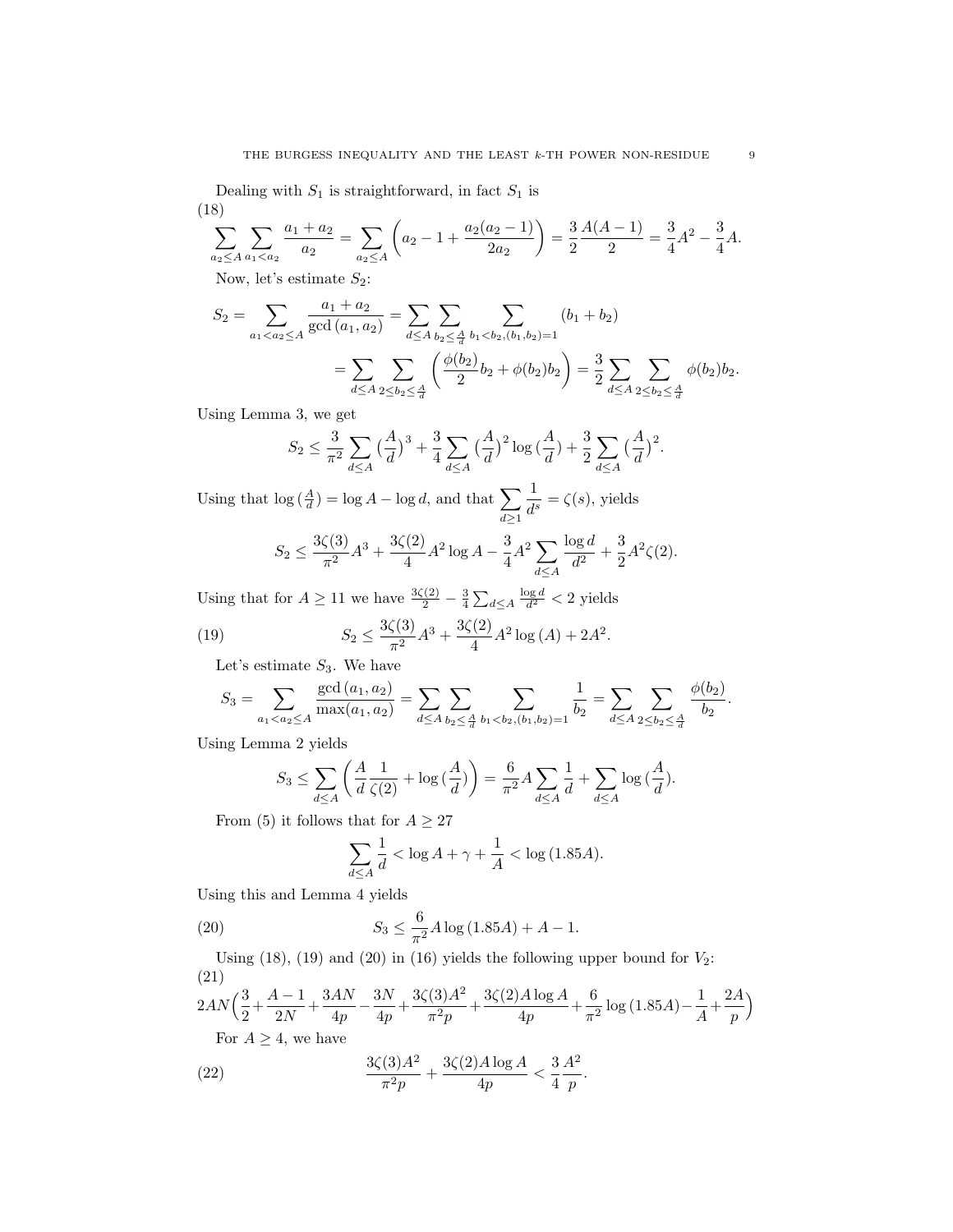Since  $N > 3A$  we have the following two inequalities:

(23) 
$$
\frac{AN}{4p} > \frac{3}{4} \frac{A^2}{p} \text{ and } \frac{3N}{4p} > \frac{2A}{p}.
$$

Combining (22) and (23) yields

(24) 
$$
\frac{3AN}{4p} + \left(\frac{3\zeta(3)A^2}{\pi^2 p} + \frac{3\zeta(2)A\log A}{4p}\right) + \left(\frac{2A}{p} - \frac{3N}{4p}\right) < \frac{AN}{p}.
$$

Finally, using that  $A \geq 28$  and that  $N > 12A$ , yields

(25) 
$$
\left(1 - \frac{6}{\pi^2}\right) \log (1.85A) \ge \left(1 - \frac{6}{\pi^2}\right) \log (51.8) \ge 1.54766 > \frac{3}{2} + \frac{1}{24} \ge \frac{3}{2} + \frac{A}{2N}
$$
.  
Combining (24) and (25) in (21) yields (2).

Remark 3. The main term will come from the log (1.85A) term and the 1.85 can be changed to a smaller number (the limit being  $e^{\gamma}$ ), forcing A to be slightly larger to make the inequalities work. Also, the coefficient on  $log(1.85A)$  can be changed to be as close to  $\frac{6}{\pi^2}$  as we want as long as A is big enough. It is important to note that big  $A$ 's will mean forcing  $p$  to be much bigger in the estimates for the Burgess inequality.

**Remark 4.** The constraint  $A \geq 28$  is used to get the main term to be log (1.85A); however, we can relax the condition on A and get a slightly worse main term. We chose our values this way to get the constants in Tables 1 and 3 as low as possible for small values of r. Relaxing the  $A \geq 28$  condition would make these constants worse, but improve the constants for larger values of  $r$ . Since the small values of  $r$  seem to be the most useful in applications, we decided to focus on minimizing these cases.

### 3. Explicit Burgess inequality

*Proof of Theorem 1.* Let M and  $N \geq 1$  be non-negative integers. Let  $r \geq 2$  be a positive integer. Fix a constant  $c_1(r) \geq 1$  (which we will name later). We will prove the Theorem by induction. Assume that for all positive integers  $h < N$ , we have

$$
|S_{\chi}(M,h)| \leq c_1(r)h^{1-\frac{1}{r}}p^{\frac{r+1}{4r^2}}(\log p)^{\frac{1}{r}}.
$$

The idea is to estimate  $S_{\chi}(M, N)$  by shifting by  $h(n \mapsto n+h)$  and getting an error that we can deal with by induction.

Note that, for all  $h < N$ ,

$$
S_{\chi}(M,N) = \sum_{M < n \le M+N} \chi(n+h) + \sum_{M < n \le M+h} \chi(n) - \sum_{M+N < n \le M+N+h} \chi(n).
$$

Therefore

$$
S_{\chi}(M,N)=\sum_{M
$$

where  $|\theta| \le 1$  which depends upon h, and  $E(h) = \max_{K} |S_{\chi}(K, h)|$ .

Let A and B be positive reals and let  $H = \lfloor A \rfloor |B|$ . We will use shifts of length  $h = ab$  where a and b are positive integers satisfying  $a \leq A$  and  $b \leq B$ . After averaging over all the pairs  $(a, b)$  we get

(26) 
$$
S_{\chi}(M,N) = \frac{1}{H} \sum_{a,b} \sum_{M < n \le M+N} \chi(n+ab) + \frac{1}{H} \sum_{a,b} 2\theta E(ab).
$$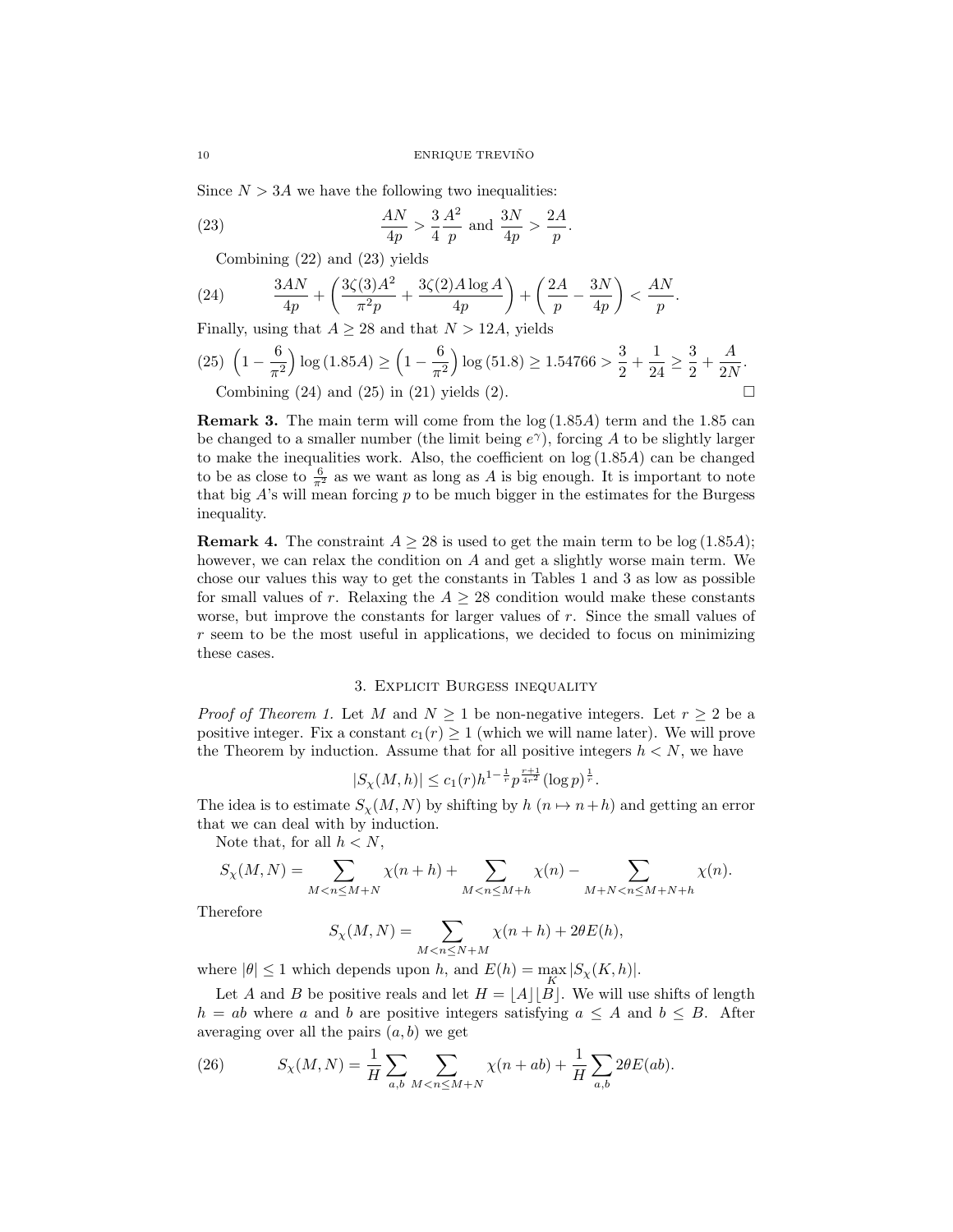Let  $v(x)$  be defined as in (1), then

(27) 
$$
\left|\sum_{a,b}\sum_{M < n \le M+N} \chi(n+ab)\right| \le \sum_{x \mod p} v(x) \left|\sum_{b \le B} \chi(x+b)\right|.
$$

Let

$$
V := \sum_{x \mod p} v(x) \left| \sum_{b \leq B} \chi(x+b) \right|.
$$

Then, combining (26) with (27), we get

(28) 
$$
|S_{\chi}(M,N)| \leq \frac{V}{H} + \frac{2}{H} \sum_{a,b} E(ab).
$$

We can now focus on estimating V. Now define  $V_1 := \sum$  $x \pmod{p}$  $v(x),$  $V_2 := \sum$  $x \pmod{p}$  $v^2(x)$  and  $W := \sum$  $x \pmod{p}$  $\begin{array}{c} \hline \end{array}$  $\sum$  $1 \leq b \leq B$  $\chi(x+b)$  $2r$ . Using Hölder's Inequality we get

(29) 
$$
V \leq V_1^{1-\frac{1}{r}} V_2^{\frac{1}{2r}} W^{\frac{1}{2r}}.
$$

First note that

$$
V_1 = \lfloor A \rfloor N \le AN.
$$

From Lemma 1, for  $\lfloor A \rfloor \geq 28$  and  $\lfloor A \rfloor < \frac{N}{12}$ , we have

(30) 
$$
V_2 \le 2AN\left(\frac{AN}{p} + \log(1.85A)\right).
$$

We can also bound W, since by Theorem A, we have (for  $r \leq 9B$ ):

(31) 
$$
W \le \frac{(2r)!}{2^r r!} B^r p + (2r - 1) B^{2r} \sqrt{p} = (2r - 1)!! B^r p + (2r - 1) B^{2r} \sqrt{p}.
$$

Let's head back to proving the Burgess bound. We will let  $AB = kN$  for k a real number to be chosen later. Using the inequalities of  $V_1, V_2$  and W together with (29) yields the following bound upper bound for  $\frac{V}{H}$ :

$$
(32)
$$

$$
\begin{aligned} \frac{V}{H} &\leq \frac{1}{\left\lfloor A\right\rfloor \left\lfloor B\right\rfloor} V_1^{1-\frac{1}{r}} V_2^{\frac{1}{2r}} W^{\frac{1}{2r}} \leq \frac{\frac{AB}{\left\lfloor A\right\rfloor \left\lfloor B\right\rfloor}}{(AB)^{\frac{1}{2r}}}\cdot \frac{(2WB)^{\frac{1}{2r}}}{B}\left(\frac{AN}{p}+\log{(1.85A)}\right)^{\frac{1}{2r}}N^{1-\frac{1}{2r}} \\ &\leq \frac{A}{A-1}\cdot \frac{B}{B-1}\cdot \frac{1}{k^{\frac{1}{2r}}}\cdot \frac{(2WB)^{\frac{1}{2r}}}{B}\left(\frac{AN}{p}+\log{(1.85A)}\right)^{\frac{1}{2r}}N^{1-\frac{1}{r}}. \end{aligned}
$$

Because of  $(32)$  we can see that a good choice for B is the one that minimizes  $\frac{WB}{B^{2r}}$ . Using (31), we seek to minimize the expression  $(2r-1)!!\frac{p}{B^{r-1}} + (2r-1)Bp^{\frac{1}{2}}$ . We take the derivative with respect to  $B$  and equal it to zero. After this process we get that a good  $B$  is

(33) 
$$
B = ((2r - 3)!!(r - 1))^{\frac{1}{r}} p^{\frac{1}{2r}}.
$$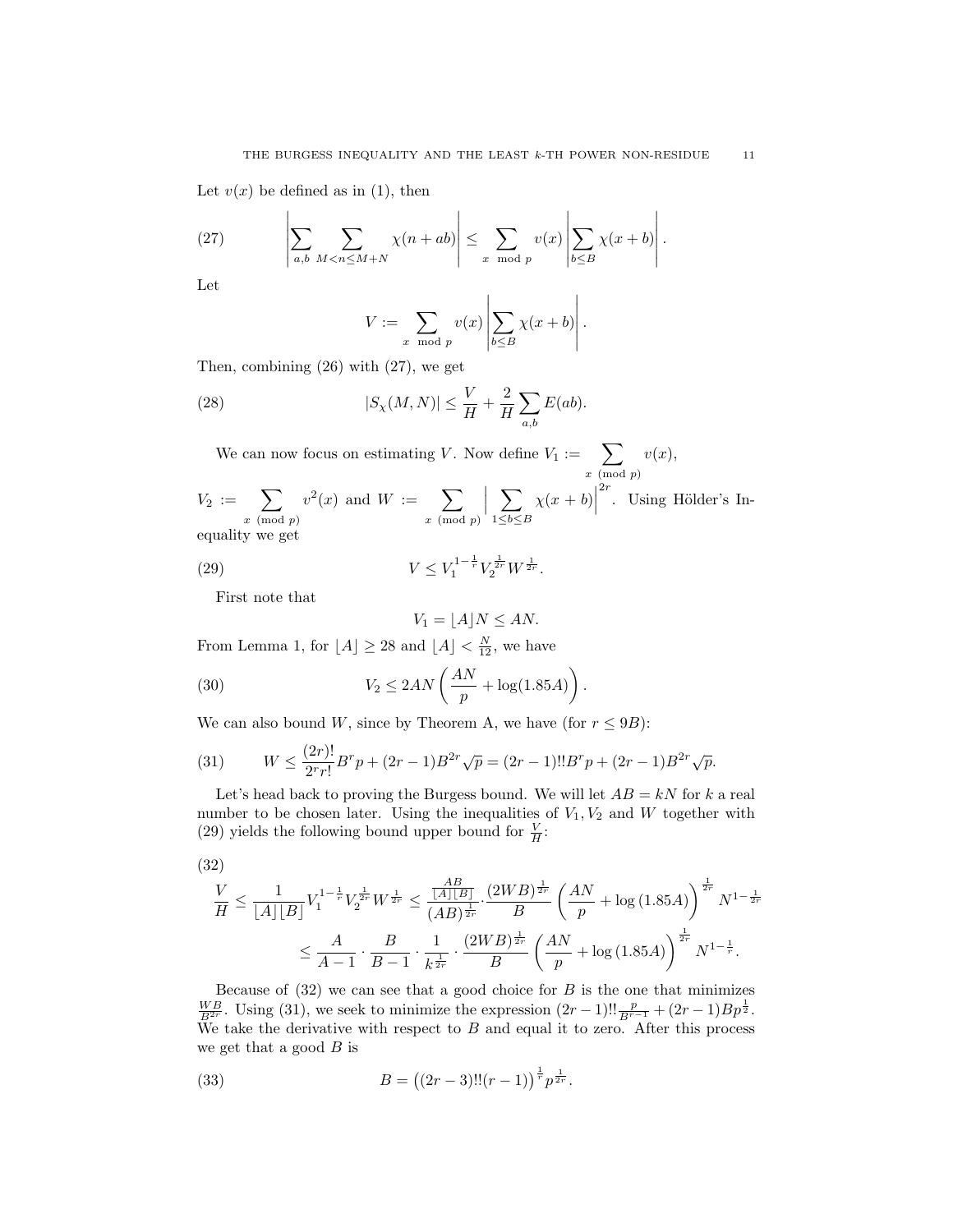Using this value of  $B$  we get

(34) 
$$
\frac{(2WB)^{\frac{1}{2r}}}{B} \le \left(\frac{2r(2r-1)}{r-1}\right)^{\frac{1}{2r}}(r-1)^{\frac{1}{2r^2}}((2r-3)!!)^{\frac{1}{2r^2}}p^{\frac{r+1}{4r^2}}.
$$

Now we must try to bound  $\frac{AN}{p} + \log(1.85A)$ . To do this, we can use the Pólya– Vinogradov inequality to give an upper bound for  $N$ , since for  $N$  large, the Pólya– Vinogradov inequality would be a better bound than the Burgess inequality. Indeed, if

(35) 
$$
N \ge p^{\frac{1}{2} + \frac{1}{4r}} \log p,
$$

then, since  $c_1(r) \geq 1$ , we have

$$
c_1(r)N^{1-\frac{1}{r}}p^{\frac{r+1}{4r^2}}(\log p)^{\frac{1}{r}} \ge \sqrt{p}\log p.
$$

Therefore, from the Pólya–Vinogradov inequality (see Section 9.4 in  $[16]$ ) we can conclude that  $|S_{\chi}(M,N)| \leq c_1(r)N^{1-\frac{1}{r}}p^{\frac{r+1}{4r^2}}(\log p)^{\frac{1}{r}}$ , whenever we have (35).

If we have  $r \geq 3$ , then we can use the Burgess inequality with  $r-1$  instead of the Pólya–Vinogradov inequality, to get a better upper bound on  $N$ . Indeed, if we let s be a real number that satisfies

(36)  $c_1(r-1) \leq s^{\frac{1}{r(r-1)}}c_1(r),$ 

then if

$$
N \ge s\, p^{\frac{1}{4} + \frac{1}{2r} + \frac{1}{4r(r-1)}} \log p,
$$

then

$$
c_1(r)N^{1-\frac{1}{r}}p^{\frac{r+1}{4r^2}}(\log p)^{\frac{1}{r}} \geq c_1(r-1)N^{1-\frac{1}{r-1}}p^{\frac{r}{4(r-1)^2}}(\log p)^{\frac{1}{r-1}}.
$$

Similarly, we can put a lower bound on N, by noting that  $|S_{\chi}(M, N)| \leq N$ . Indeed,

$$
c_1(r)N^{1-\frac{1}{r}}p^{\frac{r+1}{4r^2}}(\log p)^{\frac{1}{r}} \ge N,
$$

whenever

$$
N \le c_1(r)^r p^{\frac{1}{4} + \frac{1}{4r}} \log p.
$$

Therefore, we may assume that

(37) 
$$
c_1(2)^2 p^{\frac{3}{8}} \log p < N < p^{\frac{5}{8}} \log p,
$$

for  $r = 2$ , and that

(38) 
$$
c_1(r)^{r} p^{\frac{1}{4} + \frac{1}{4r}} \log p < N < s \, p^{\frac{1}{4} + \frac{1}{2r} + \frac{1}{4r(r-1)}} \log p,
$$

for  $r \geq 3$ .

Using that  $A = \frac{kN}{B}$ , the upper bound for N in (37), and (33), we get

(39) 
$$
\frac{AN}{p} = \frac{kN^2}{pB} \le \frac{kp^{\frac{5}{4}}\log^2 p}{pB} \le k\log^2 p,
$$

for  $r = 2$ , and for  $r \geq 3$ , we get

$$
(40)
$$

$$
\frac{AN}{p} = \frac{kN^2}{pB} \le \frac{s^2kp^{\frac{1}{2} + \frac{1}{r} + \frac{1}{2r(r-1)}}\log^2 p}{pB} = \frac{s^2k}{((2r-3)!!(r-1))^{\frac{1}{r}}p^{\frac{1}{2} - \frac{1}{2r} - \frac{1}{2r(r-1)}}}\log^2 p,
$$

Now we consider what happens to log (1.85A).

(41) 
$$
\log(1.85A) = \log\left(\frac{1.85kN}{B}\right) \le \log(1.85k\log p) + \frac{3\log p}{8},
$$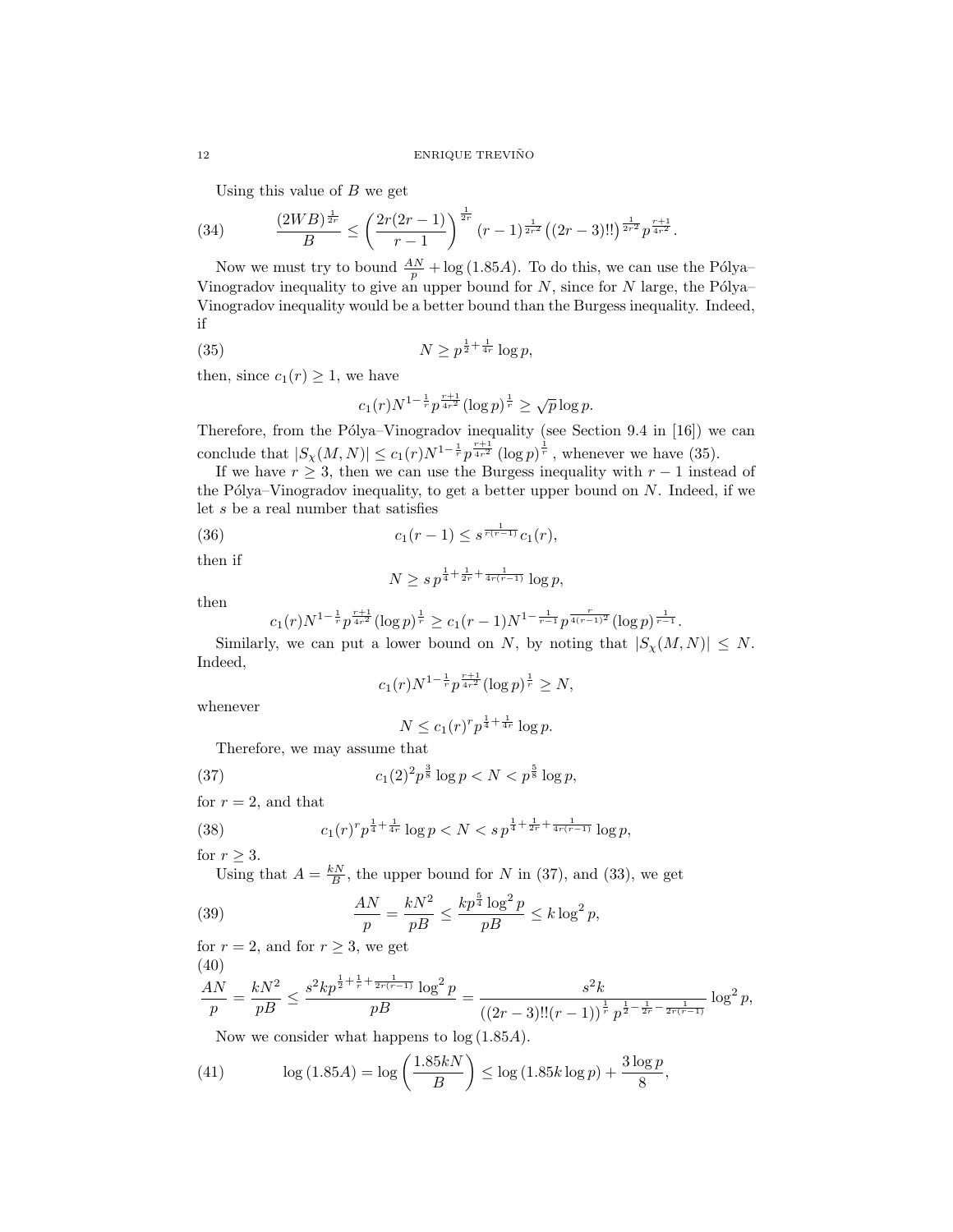for  $r = 2$ , and for  $r \geq 3$ , we get (42)

$$
\log(1.85A) = \log\left(\frac{1.85kN}{B}\right) \le \log\left(\frac{1.85s\log p}{((2r-3)!!(r-1))^\frac{1}{r}}\right) + \frac{\log p}{4} + \frac{\log p}{4r(r-1)}.
$$

Now, let's bound the error term, the part we have labeled as  $E(h)$ .

For any a, b such that  $ab = h \langle N \rangle$ , we have by induction hypothesis  $E(h) \leq$  $c_1(r)(ab)^{1-\frac{1}{r}}p^{\frac{r+1}{4r^2}}(\log p)^{\frac{1}{r}}$ . Therefore,

$$
(43) \frac{1}{c_1(r)p^{\frac{r+1}{4r^2}}(\log p)^{\frac{1}{r}}} \cdot \frac{2}{H} \sum_{a,b} E(ab) \le \frac{2}{[A][B]} \sum_{1 \le a \le A} \sum_{1 \le b \le B} (ab)^{1-\frac{1}{r}}
$$
  

$$
\le 2 \frac{1}{AB} \left( \int_1^{A+1} t^{1-\frac{1}{r}} dt \right) \left( \int_1^{B+1} t^{1-\frac{1}{r}} dt \right) \frac{AB}{(A-1)(B-1)}
$$
  

$$
\le (AB)^{1-\frac{1}{r}} \frac{2}{(2-\frac{1}{r})^2} \left( \frac{(A+1)(B+1)}{AB} \right)^{2-\frac{1}{r}} \frac{AB}{(A-1)(B-1)}
$$
  

$$
= \frac{2r^2}{(2r-1)^2} k^{1-\frac{1}{r}} N^{1-\frac{1}{r}} \left( \frac{(A+1)(B+1)}{AB} \right)^{2-\frac{1}{r}} \frac{AB}{(A-1)(B-1)}.
$$

Combining equations (32), (34), (39), (41) and (43) with (28) yields (for  $r = 2$ )

$$
(44) \quad \frac{|S_{\chi}(M,N)|}{N^{\frac{1}{2}}p^{\frac{3}{16}}(\log p)^{\frac{1}{2}}} \le \frac{AB}{(A-1)(B-1)} (12)^{\frac{1}{4}} \left(1 + \frac{3}{8k \log p} + \frac{\log(1.85k \log p)}{k \log^2 p}\right)^{\frac{1}{4}}
$$

$$
+ \frac{8}{9}k^{\frac{1}{2}}c_1(2) \left(\frac{(A+1)(B+1)}{AB}\right)^{\frac{3}{2}} \frac{AB}{(A-1)(B-1)}.
$$

Similarly, for  $r \geq 3$ , combining equations (32), (34), (40), (42) and (43) with (28) yields

$$
(45) \quad \frac{|S_{\chi}(M,N)|}{N^{1-\frac{1}{r}}p^{\frac{r+1}{4r^2}}(\log p)^{\frac{1}{r}}} \leq \left(\frac{2r(2r-1)}{r-1}\right)^{\frac{1}{2r}} \left((2r-3)!!(r-1)\right)^{\frac{1}{2r^2}} \frac{AB}{(A-1)(B-1)}
$$
\n
$$
\left(\frac{s^2}{((2r-3)!!(r-1))^{\frac{1}{r}}p^{\frac{r-2}{2(r-1)}}} + \frac{1}{4k\log p} + \frac{1}{4r(r-1)k\log p} + \frac{\log\left(\frac{1.85s\log p}{((2r-3)!!(r-1))^{\frac{1}{r}}}\right)}{k\log^2 p}\right)^{\frac{1}{2r}}
$$
\n
$$
+ \frac{2r^2}{(2r-1)^2}k^{1-\frac{1}{r}}c_1(r)\left(\frac{(A+1)(B+1)}{AB}\right)^{2-\frac{1}{r}} \frac{AB}{(A-1)(B-1)}.
$$

Now, if we let  $c_1(r)$  be defined as follows

(46) 
$$
c_1(2) = \frac{AB}{(A-1)(B-1)} (12)^{\frac{1}{4}} \frac{\left(1 + \frac{3}{8k \log p} + \frac{\log(1.85k \log p)}{k \log^2 p}\right)^{\frac{1}{4}}}{1 - \frac{8}{9}k^{\frac{1}{2}} \left(\frac{(A+1)(B+1)}{AB}\right)^{\frac{3}{2}} \left(\frac{AB}{(A-1)(B-1)}\right)},
$$

for  $r = 2$ , and

(47) 
$$
c_1(r) = \frac{AB}{(A-1)(B-1)} \left( \frac{2r(2r-1)((2r-3)!!(r-1))^{\frac{1}{r}}}{r-1} \right)^{\frac{1}{2r}}
$$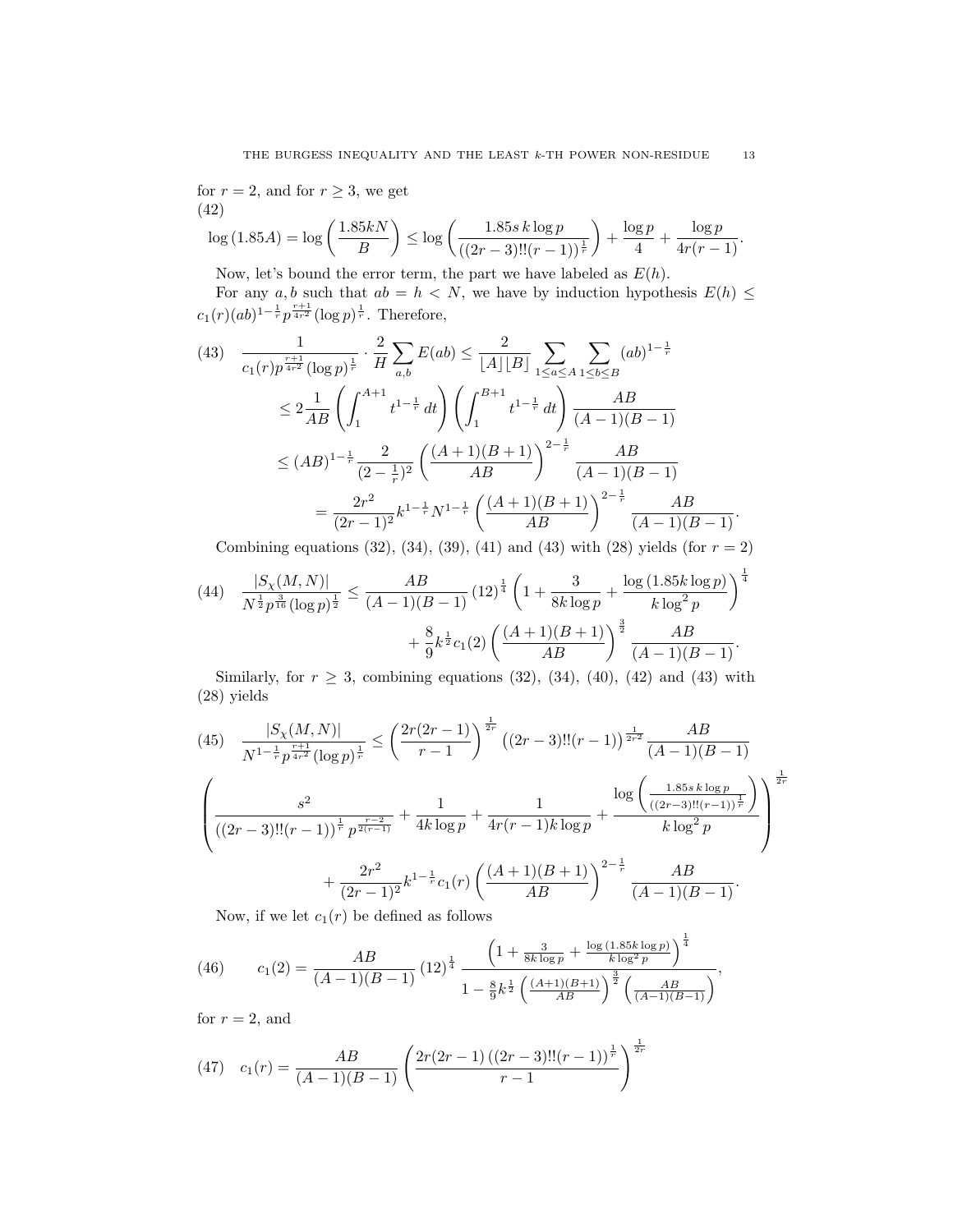$$
\frac{\left(\frac{s^2}{((2r-3)!!(r-1))^{\frac{1}{r}}p^{\frac{1}{2}-\frac{1}{2r}-\frac{1}{2r(r-1)}}+\frac{1}{4k\log p}+\frac{1}{4r(r-1)k\log p}+\frac{\log\left(\frac{1.85s\;k\log p}{((2r-3)!!(r-1))^{\frac{1}{r}}}\right)}{k\log^2 p}\right)^{\frac{1}{2r}}}{1-\frac{2r^2}{(2r-1)^2}k^{1-\frac{1}{r}}\left(\frac{(A+1)(B+1)}{AB}\right)^{2-\frac{1}{r}}\left(\frac{AB}{(A-1)(B-1)}\right)},
$$

for  $r \geq 3$ . Therefore from (44) and (45), we get that

$$
|S_{\chi}(M,N)| \leq c_1(r) N^{1-\frac{1}{r}} p^{\frac{r+1}{4r^2}} (\log p)^{\frac{1}{r}}.
$$

All we have to do is pick k to minimize  $c_1(r)$  in such a way that  $|A| \geq 28$ , and that  $N \geq 12A$ . First, we'll start by showing that

$$
B \ge 15.
$$

Since  $B = ((2r-3)!!(r-1))^{\frac{1}{r}} p^{\frac{1}{2r}}$ , we can just manually check for  $2 \leq r \leq 20$ that the inequality is satisfied. To show that it works for  $r \geq 21$ , we can show that

(48) 
$$
((2r-3)!!(r-1))^{\frac{1}{r}} \ge 15,
$$

by noticing that it works for  $r = 21$  and that the left hand side of (48) is increasing. Indeed, the left hand side is increasing; by noticing that  $(2r-3)(r-1) < (2r 1(r + 1)$ , we get

$$
(2r-3)!!(r-1) < \frac{(2r-1)^{r-1}(r+1)^{r-1}}{(r-1)^{r-2}} < \frac{(2r-1)^r(r+1)^r}{(r-1)^r},
$$

implying that

$$
\frac{1}{r}\log((2r-3)!!(r-1)) < \log((2r-1)(r+1)) - \log(r-1),
$$

which implies

$$
\frac{r+1}{r}\log((2r-3)!!(r-1)) < \log((2r-1)!!) + \log(r+1),
$$

and hence

$$
\log \left( ((2r-3)!!(r-1))^{\frac{1}{r}} \right) < \log \left( ((2r-1)!!)(r+1))^{\frac{1}{r+1}} \right).
$$

Using that  $B \ge 15$ , since  $A = \frac{kN}{B}$ , then

$$
A = \frac{kN}{B} < \frac{kN}{12} < \frac{N}{12},
$$

whenever  $k < 1$ .

Let  $k \geq \frac{1}{30}$ . To check that  $\lfloor A \rfloor \geq 28$ , we use (38) and (33) and we note that

$$
\lfloor A\rfloor \ge A-1 \ge \frac{N}{30B} -1 \ge \frac{c_1(r)^{r}p^{\frac{1}{4}-\frac{1}{4r}}\log p}{30((2r-3)!!(r-1))^{\frac{1}{r}}}-1.
$$

Table 4 shows the lower bound  $c_1(r)$  must satisfy to have  $|A| \geq 28$  in different situations.

Now, B is defined in terms of r and p. By fixing an r and a  $p_0$  (a fixed lower bound for p, we can calculate B in terms of r and  $p_0$ . Let  $c'_1(r)$  be a parameter satisfying  $c'_1(r) < c_1(r)$ . A is written in terms of k and N and from (37) and (38) we have a range for N in terms of  $c_1(r)$ , p, r, k and s. From this we can find a lower bound for A in terms of  $c'_1(r)$ , k, r, s and p. The parameter s is optimal when it is as small as possible so we fix s (in terms of r,  $c'_1(r)$  and  $c_1(r-1)$ ) to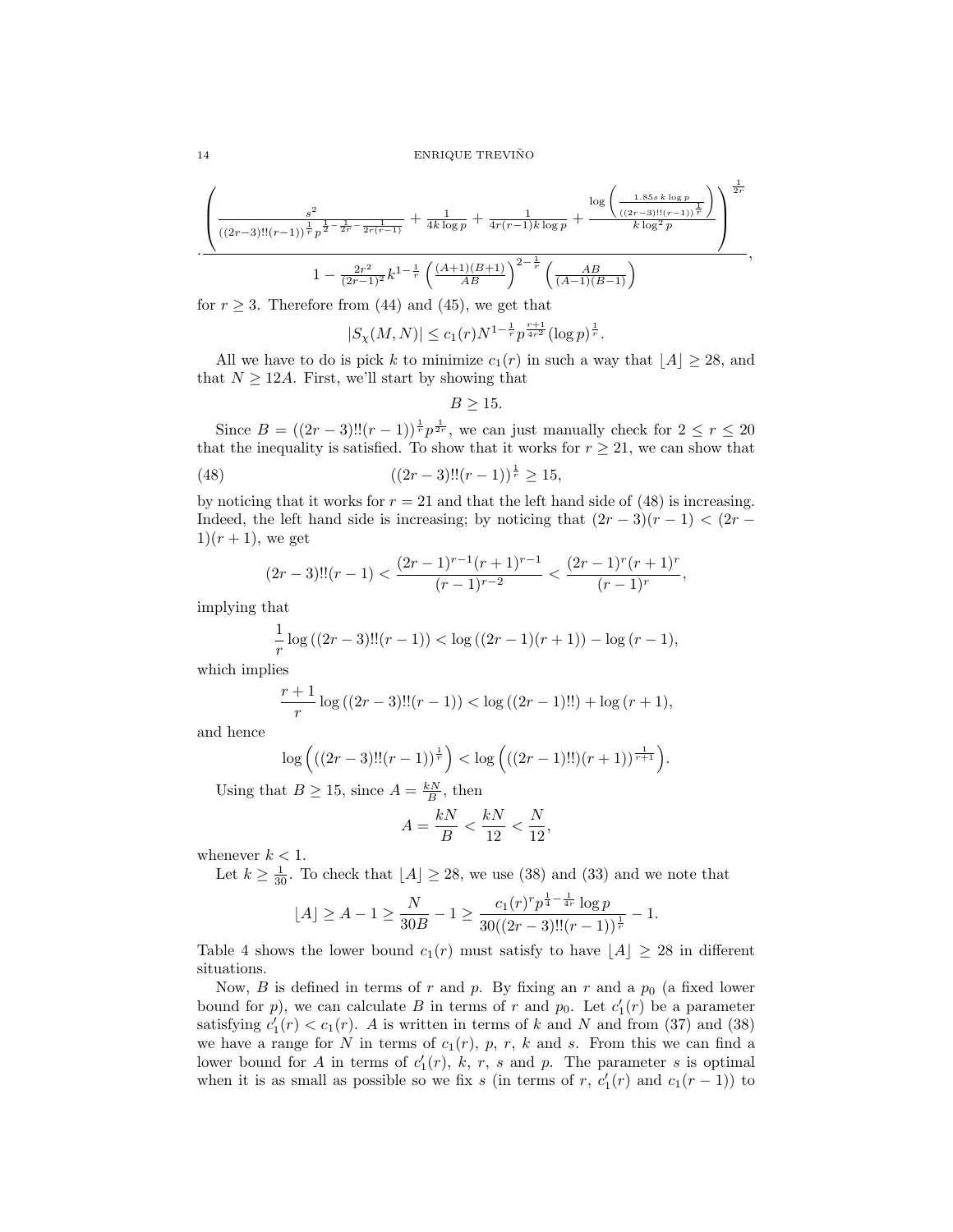| $\overline{r}$ | $p > 10^{7}$ | $p \geq 10^{10}$ | $p > 10^{20}$ |
|----------------|--------------|------------------|---------------|
| $\overline{2}$ | 2.68289      | 1.45765          | 0.24442       |
| 3              | 1.88354      | 1.13939          | 0.251637      |
| 4              | 1.6153       | 1.06881          | 0.305418      |
| 5              | 1.48379      | 1.04807          | 0.363232      |
| 6              | 1.40512      | 1.04167          | 0.417191      |
| 7              | 1.35216      | 1.04007          | 0.465518      |
| 8              | 1.31369      | 1.04016          | 0.508197      |
| 9              | 1.28422      | 1.04077          | 0.545749      |
| 10             | 1.26077      | 1.04147          | 0.578819      |

TABLE 4. Lower bounds for the constant  $c_1(r)$  in the Burgess inequality to satisfy  $|A| \geq 28$ .

be the smallest real satisfying (36). After plugging in A, B, r, s, k,  $p_0$  and  $c'_1(r)$ to the equations (46) and (47), we can find a good value of  $k \in \left[\frac{1}{30}, 1\right)$ , and a good value of  $c'_1(r)$  for each r and  $p_0$  to find the smallest  $c_1(r)$  we can. After making the choices of k and  $c'_1(r)$  described in Table 5, we conclude that  $c_1(r)$  has the values listed in Table 1 as upper bounds.

|                | $p_0 = 10^7$     |             | $p_0 = 10^{10}$ |           | $p_0 = 10^{20}$ |           |  |
|----------------|------------------|-------------|-----------------|-----------|-----------------|-----------|--|
| r              | $\boldsymbol{k}$ | $c'_{1}(r)$ | $k_{\parallel}$ | $c'_1(r)$ | $k_{\parallel}$ | $c'_1(r)$ |  |
| $\overline{2}$ | 2/45             | 2.738       | 1/30            | 2.517     | 1/30            | 2.354     |  |
| 3              | 1/16             | 2.019       | 11/150          | 1.737     | 2/15            | 1.369     |  |
| 4              | 1/12             | 1.729       | 31/300          | 1.515     | 37/300          | 1.310     |  |
| 5              | 1/12             | 1.610       | 7/75            | 1.456     | 31/300          | 1.298     |  |
| 6              | 1/12             | 1.548       | 1/12            | 1.426     | 7/75            | 1.289     |  |
| 7              | 11/150           | 1.504       | 11/150          | 1.404     | 1/12            | 1.281     |  |
| 8              | 19/300           | 1.470       | 19/300          | 1.383     | 1/12            | 1.272     |  |
| 9              | 19/300           | 1.441       | 19/300          | 1.366     | 11/150          | 1.264     |  |
| 10             | 4/75             | 1.415       | 4/75            | 1.349     | 11/150          | 1.256     |  |

TABLE 5. Values chosen for k and  $c'_1(r)$  to build Table 1.

Proof of Corollary 1. We begin by pointing out that Theorem 1 proves this for  $2 \le r \le 10$  and  $p \ge 10^7$ . We also know that it is true for the  $r = 1$  case by the Pólya–Vinogradov inequality (Vinogradov proved it with the constant 1 in  $[22]$ ).

Following the proof of Theorem 1, we also have that  $B \geq 15$  for all r and hence, for any  $k < 1$ , we have  $A < \frac{N}{12}$ . It is also worth pointing out that we can use  $s = 1$ , since now the constant 2.74 is fixed as the constant in our upper bound, instead of a constant depending on r.

We need to show that you can pick a k such that  $\lfloor A \rfloor \geq 28$ . First, let's prove that  $2.74^r \ge ((2r-3)!!(r-1))^{\frac{1}{r}}$ . Indeed, for all  $r \ge 1$  we have

$$
2.74r > 2r \ge ((2r-3)!!(r-1))^{\frac{1}{r}}.
$$

 $\Box$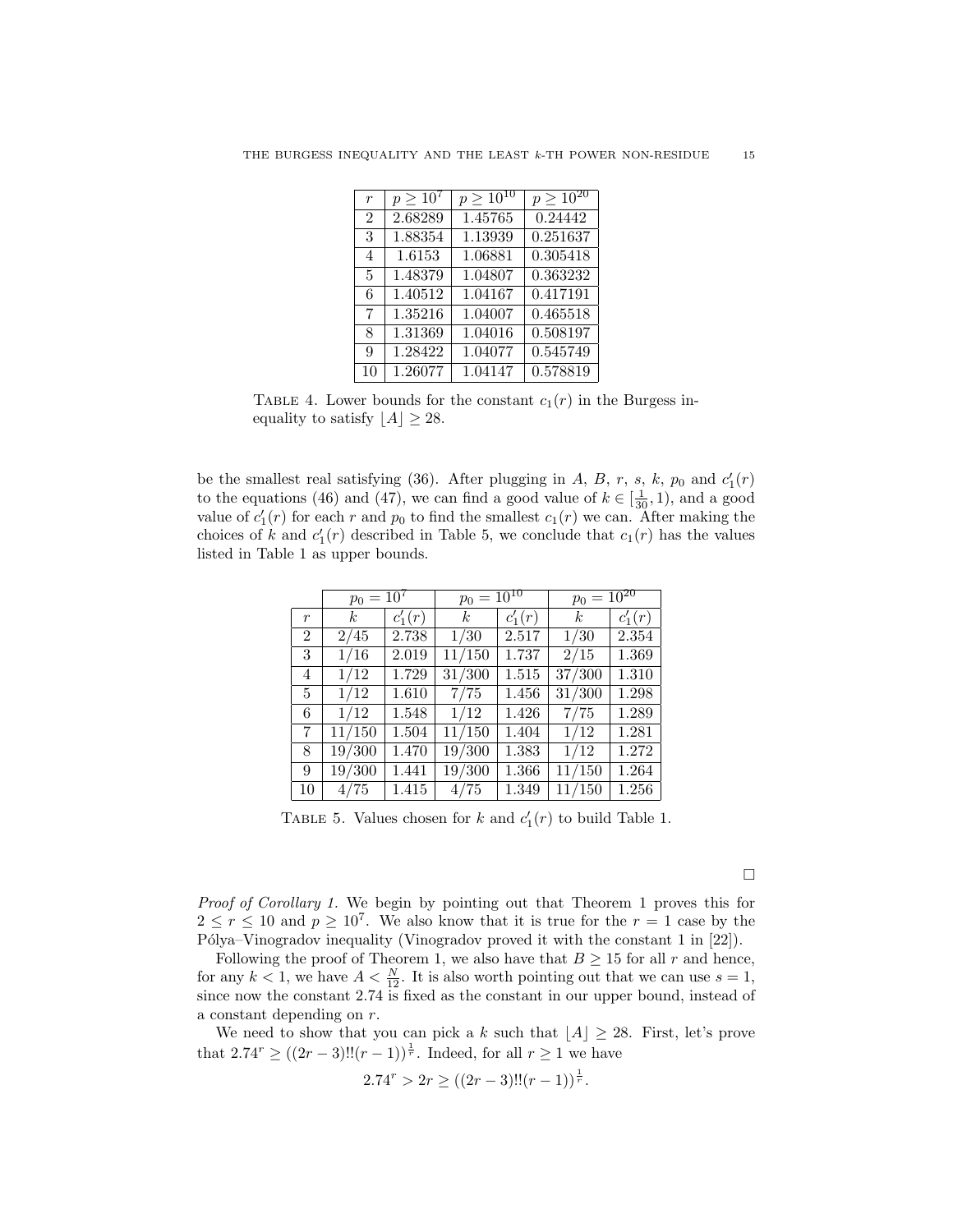Now we have

$$
A = \frac{kN}{B} \ge \frac{k(2.74)^r p^{\frac{1}{4} - \frac{1}{4r}} \log p}{((2r - 3)!!(r - 1))^{\frac{1}{r}}} \ge kp^{\frac{1}{4} - \frac{1}{4r}} \log p > 29,
$$

whenever  $k > \frac{29}{p^{\frac{1}{4} - \frac{1}{4r}} \log p}$ .

We replace B by 15 in (47) (since  $B \ge 15$ ), and we can see that the only factors that don't decrease with r are the  $k^{1-\frac{1}{r}}$  term which appears in the denominator, and the  $\left(2-\frac{1}{r}\right)$  exponent in the denominator. With this in mind, let  $c(r)$  be defined as follows for  $r \geq 4$ :

$$
(49) \quad c(r) = \frac{15A}{14(A-1)} \left( \frac{2r(2r-1)\left((2r-3)!!(r-1)\right)^{\frac{1}{r}}}{r-1} \right)^{\frac{1}{2r}}
$$

$$
\left( \frac{1}{((2r-3)!!(r-1))^{\frac{1}{r}}p^{\frac{1}{2}-\frac{1}{2r}-\frac{1}{2r(r-1)}}} + \frac{1}{4k\log p} + \frac{1}{4r(r-1)k\log p} + \frac{\log\left(\frac{1.85k\log p}{((2r-3)!!(r-1))^{\frac{1}{r}}}\right)}{k\log^2 p} \right)^{\frac{1}{2r}}
$$

$$
1 - \frac{2r^2}{(2r-1)^2}k\left(\frac{16(A+1)}{15A}\right)^2\left(\frac{15A}{14(A-1)}\right)
$$

Letting  $k = \frac{11}{64}$ ,  $A \ge kp^{\frac{1}{4} - \frac{1}{4r}}$  and  $p \ge 10^7$  we confirm that  $c(r) \le 2.74$  whenever  $r \geq 3$ . Since it is also true for  $r \leq 3$ , we conclude our corollary.

### 4. Improving McGown's theorem

The main obstacle in improving the  $(\log p)^{\frac{1}{r}}$  factor in the Burgess inequality is the bound on  $V_2$ . However, if we put a bound on  $N$ , we can make the proof cleaner while also improving the exponent in  $\log p$  to  $\frac{1}{2r}$ . First we prove a lemma regarding  $V_2$  and then we will be able to prove Theorem 2.

**Lemma 6.** Let p be a prime, and N be a positive integer. Let  $A \geq 30$  be an integer such that  $N > 7A$  and  $2AN < p$ . Let  $v(x)$  be defined as in (1). Then

$$
V_2 = \sum_{x \mod p} v^2(x) \le 2AN \log(1.85A).
$$

*Proof.* The proof is essentially the same as that of Lemma 1. Recall that  $V_2$  is the number of quadruples  $(a_1, a_2, n_1, n_2)$  with  $1 \le a_1, a_2 \le A$  and  $M < n_1, n_2 \le M+N$ such that  $a_1n_2 \equiv a_2n_1 \pmod{p}$ . If  $a_1 = a_2$ , since  $N < p$ , we have that  $n_1 = n_2$ because  $n_1 \equiv n_2 \pmod{p}$  while  $|n_1 - n_2| \leq N < p$ . Therefore, the number of quadruples in this case is AN. Fixing  $a_1 \neq a_2$  and writing

$$
a_1 n_2 - a_2 n_1 = k p,
$$

we can put a bound on possible values for  $k$ . As shown in the proof of Lemma 1, there are at most  $\frac{(a_1+a_2)N}{\gcd(a_1,a_2)p}+1$  values of k. Since  $2AN < p$ , then we have that k is uniquely determined.

In the proof of Lemma 1, we showed that given  $a_1, a_2$  and k, the number of pairs  $(n_1, n_2)$  is bounded by  $N \frac{\text{gcd}(a_1, a_2)}{\max\{a_1, a_2\}} + 1$ .

Now, for  $A \geq 30$  and  $N > 7A$  we have

$$
(50)\ \left(1 - \frac{6}{\pi^2}\right)\log\left(1.85A\right) \ge \left(1 - \frac{6}{\pi^2}\right)\log\left(55.5\right) = 1.57471 > \frac{3}{2} + \frac{1}{14} > \frac{3}{2} + \frac{A}{2N}.
$$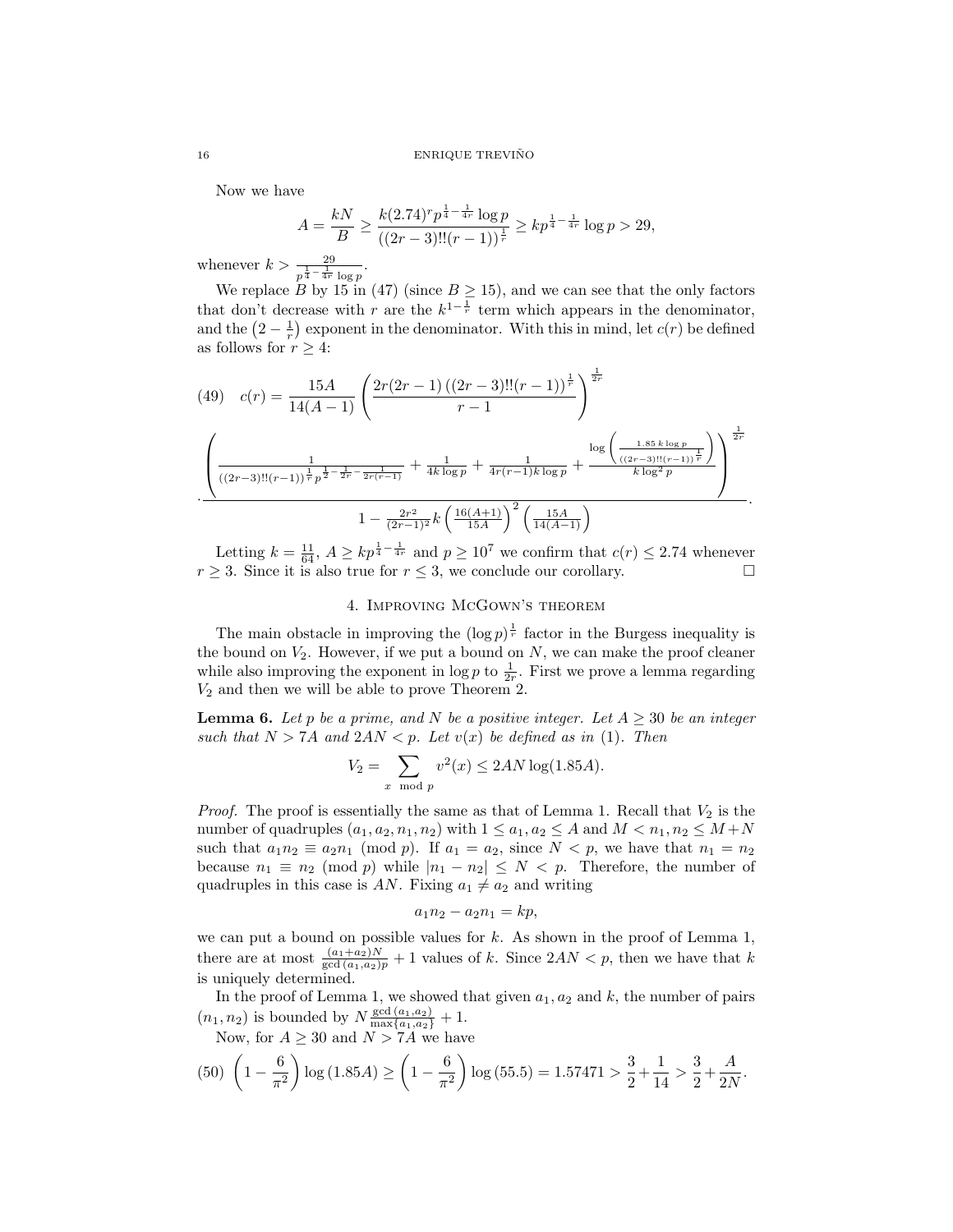Using the definition of  $S_3$  as in (17), using the inequalities (20) and (50), for  $A \geq 30$  and  $N > 7A$ , we have

$$
V_2 \le AN + 2 \sum_{a_1 < a_2} \left( \frac{\gcd(a_1, a_2)N}{\max\{a_1, a_2\}} + 1 \right)
$$
\n
$$
= AN + 2NS_3 + A^2 - A \le 2AN \log(1.85A).
$$

Now we are ready to prove Theorem 2.

Proof of Theorem 2. The proof is very similar to the proof of Theorem 1. We proceed by induction, assuming that for all  $h < N$  we have  $|S_{\chi}(M,h)| \leq c_2(r) p^{\frac{r+1}{4r^2}} (\log p)^{\frac{1}{2r}}$ .

Most of the work in the proof of Theorem 1 can be replicated. So I'll just point out the things that change.

The first change is that by employing Lemma 6, (30) becomes

$$
V_2 \le 2AN \log(1.85A).
$$

This change affects (32), by deleting  $\frac{AN}{p}$  inside the parenthesis. Now it looks as follows:

(51) 
$$
\frac{V}{H} \le \frac{AB}{(A-1)(B-1)} \frac{1}{k^{\frac{1}{2r}}} \frac{(2WB)^{\frac{1}{2r}}}{B} (\log(1.85A))^{\frac{1}{2r}} N^{1-\frac{1}{r}}.
$$

The next change is the range for  $N$ , which we deduced by using the Pólya– Vinogradov inequality, the trivial bound, and the case for  $r - 1$ . Instead of (37), using our hypothesis and the trivial bound, we now have

(52) 
$$
c_2(2)^r p^{\frac{3}{8}} \sqrt{\log p} < N < 2p^{\frac{5}{8}},
$$

for  $r = 2$ . Assuming  $c_2(r-1) \leq s^{\frac{1}{r(r-1)}}c_2(r)$  for a real number s, and using the Burgess inequality for  $r - 1$  we have, for  $r \geq 3$ , the following range for N

(53) 
$$
c_2(r)^r p^{\frac{1}{4} + \frac{1}{4r}} \sqrt{\log p} < N < \min\{2p^{\frac{1}{2} + \frac{1}{4r}}, s p^{\frac{1}{4} + \frac{1}{2r} + \frac{1}{4r(r-1)}} \sqrt{\log p}\}.
$$

Using that  $A = \frac{kN}{B}$  and (52), we get

(54) 
$$
\log(1.85A) = \log\left(\frac{1.85kN}{B}\right) \le \log(3.7k) + \frac{3\log p}{8} \le \frac{3\log p}{8},
$$

for  $r = 2$  (we're assuming  $k < 1/4$ , which implies  $log(3.7k) < 0$ ). Using (53), yields (55)

$$
\log(1.85A) = \log\left(\frac{1.85kN}{B}\right) \le \log\left(\frac{1.85s \, k\sqrt{\log p}}{\left((2r-3)!!(r-1)\right)^{\frac{1}{r}}}\right) + \frac{\log p}{4} + \frac{\log p}{4r(r-1)},
$$

for  $r \geq 3$ .

The bound for  $E(h)$  is almost the same as in (43), the only difference being the exponent of log p, which is now  $\frac{1}{2r}$  instead of  $\frac{1}{r}$ . Making this change and using both (34) and (54) with (51) yields (for  $r = 2$ )

$$
(56) \frac{|S_{\chi}(M,N)|}{N^{\frac{1}{2}}p^{\frac{3}{16}}(\log p)^{\frac{1}{4}}} \leq \frac{AB}{(A-1)(B-1)} (12)^{\frac{1}{4}} \left(\frac{3}{8k}\right)^{\frac{1}{4}} + \frac{AB}{(A-1)(B-1)} \frac{8}{9} k^{\frac{1}{2}} c_2(2) \left(\frac{(A+1)(B+1)}{AB}\right)^{\frac{3}{2}}.
$$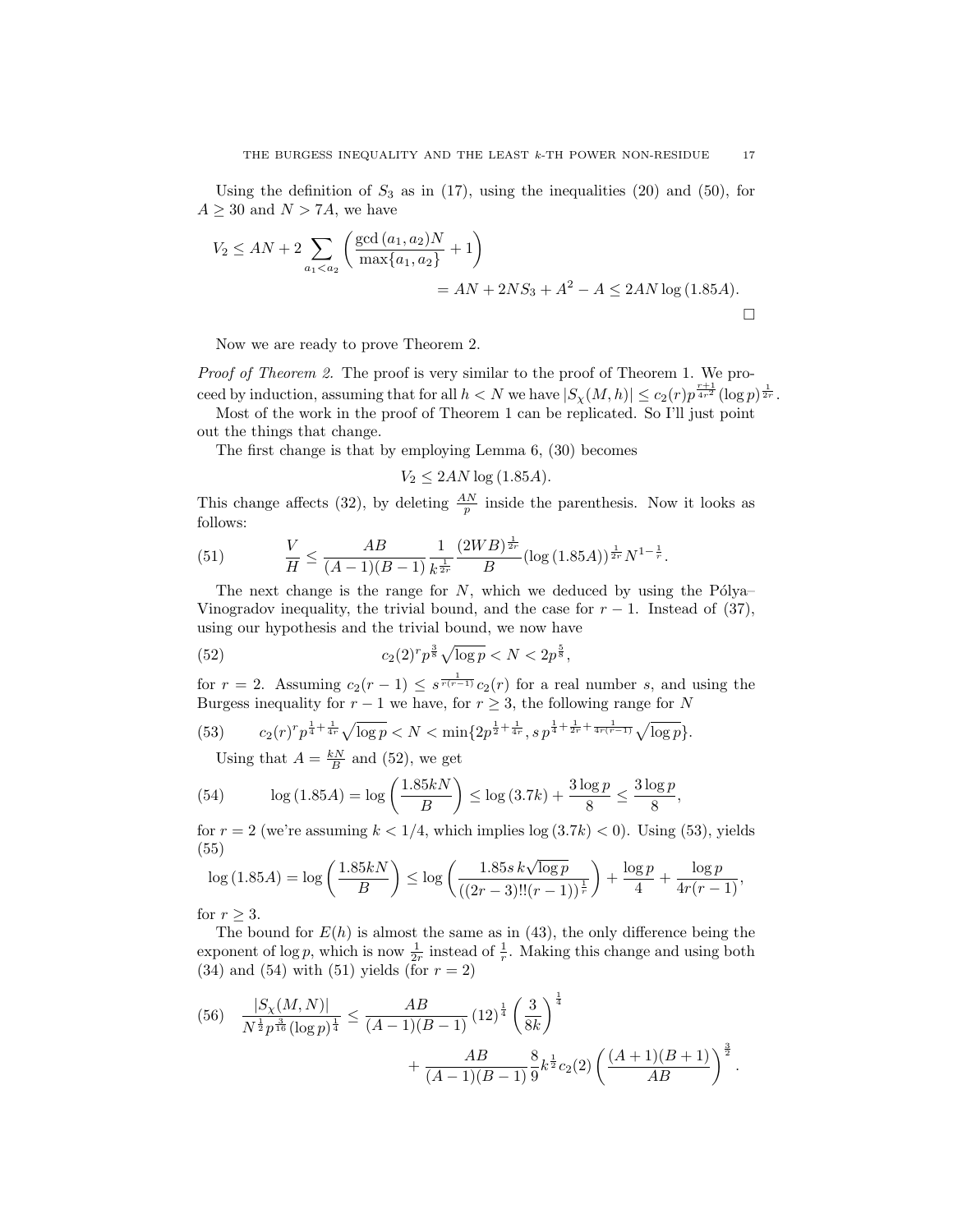For  $r \geq 3$ , using (34) and (55) with (51) yields

$$
(57) \frac{|S_{\chi}(M,N)|}{N^{1-\frac{1}{r}p^{\frac{r+1}{4r^2}}(\log p)^{\frac{1}{2r}}}} \leq \frac{AB}{(A-1)(B-1)} \left(\frac{2r(2r-1)((2r-3)!!(r-1))^{\frac{1}{r}}}{r-1}\right)^{\frac{1}{2r}}
$$

$$
\cdot \left(\frac{\log\left(\frac{1.85s k\sqrt{\log p}}{((2r-3)!!(r-1))^{\frac{1}{r}}}\right)}{k\log p} + \frac{1}{4k} + \frac{1}{4r(r-1)k}\right)^{\frac{1}{2r}}
$$

$$
+ \frac{AB}{(A-1)(B-1)} \frac{2r^2}{(2r-1)^2} k^{1-\frac{1}{r}} c_2(r) \left(\frac{(A+1)(B+1)}{AB}\right)^{2-\frac{1}{r}}.
$$

Now, if we let  $c_2(r)$  be defined as follows

(58) 
$$
c_2(2) = \frac{A}{A-1} \frac{B}{B-1} \frac{\left(12\right)^{\frac{1}{4}} \left(\frac{3}{8k}\right)^{\frac{1}{4}}}{1 - \frac{8}{9}k^{\frac{1}{2}} \left(\frac{(A+1)(B+1)}{AB}\right)^{\frac{3}{2}} \left(\frac{AB}{(A-1)(B-1)}\right)},
$$

and, for  $r \geq 3$ , (59)

$$
c_2(r) = \frac{A}{A-1} \frac{B}{B-1} \frac{\left(\frac{2r(2r-1)((2r-3)!!(r-1))^{\frac{1}{r}}}{r-1}\left(\frac{\log\left(\frac{1.85s k\sqrt{\log p}}{((2r-3)!!(r-1))^{\frac{1}{r}}}\right)}{k\log p}+\frac{1}{4k}+\frac{1}{4r(r-1)k}\right)\right)^{\frac{1}{2r}}}{1-\frac{2r^2}{(2r-1)^2}k^{1-\frac{1}{r}}\left(\frac{(A+1)(B+1)}{AB}\right)^{2-\frac{1}{r}}\left(\frac{AB}{(A-1)(B-1)}\right)},
$$

for  $r \geq 3$ . Then, from (56) and (57), we get that

 $|S_{\chi}(M,N)| \leq c_2(r) N^{1-\frac{1}{r}} p^{\frac{r+1}{4r^2}} (\log p)^{\frac{1}{2r}}.$ 

All we have to do is pick k to minimize  $c_2(r)$  in such a way that  $\lfloor A \rfloor \geq 30$ , that  $N > 7A$  and  $2AN < p$ .

Using that  $B \ge 15$ , it is not hard to check that  $N \ge 7A$ . Indeed, since  $A = \frac{kN}{B}$ , we have  $A \leq \frac{kN}{15} < \frac{N}{7}$ .

To check that  $\lfloor A \rfloor \geq 30$  for  $k \geq \frac{3}{64}$ , we do the following:

$$
\lfloor A \rfloor \ge A - 1 \ge \frac{3N}{64B} - 1 \ge \frac{3c_2(r)^{r} p^{\frac{1}{4} - \frac{1}{4r}} \sqrt{\log p}}{64((2r - 3)!!(r - 1))^{\frac{1}{r}}}-1.
$$

Table 6 shows the lower bound c must satisfy to have  $|A| \geq 30$  in different situations.

Let's now verify that  $2AN < p$ . Indeed, from the fact that  $A = \frac{kN}{B}$  and from (52), we have

$$
2AN = \frac{2kN^2}{B} \le \frac{8kp}{((2r-3)!!(r-1))^{\frac{1}{r}}} < p,
$$

whenever  $k < \min \left\{ \frac{((2r-3)!!(r-1))^{\frac{1}{r}}}{8}, 1 \right\}.$ 

As in the proof of Theorem 1, we define can find bounds for  $c_2(r)$  by controlling the parameters  $p_0$ ,  $c'_2(r)$  and k. We find a good value of  $k \in \left[\frac{3}{64}, \frac{((2r-3)!!(r-1))^{\frac{1}{r}}}{8}\right)$ and a good value of  $c'_2(r)$  for each r and  $p_0$ , and plug in the values of B, k, and a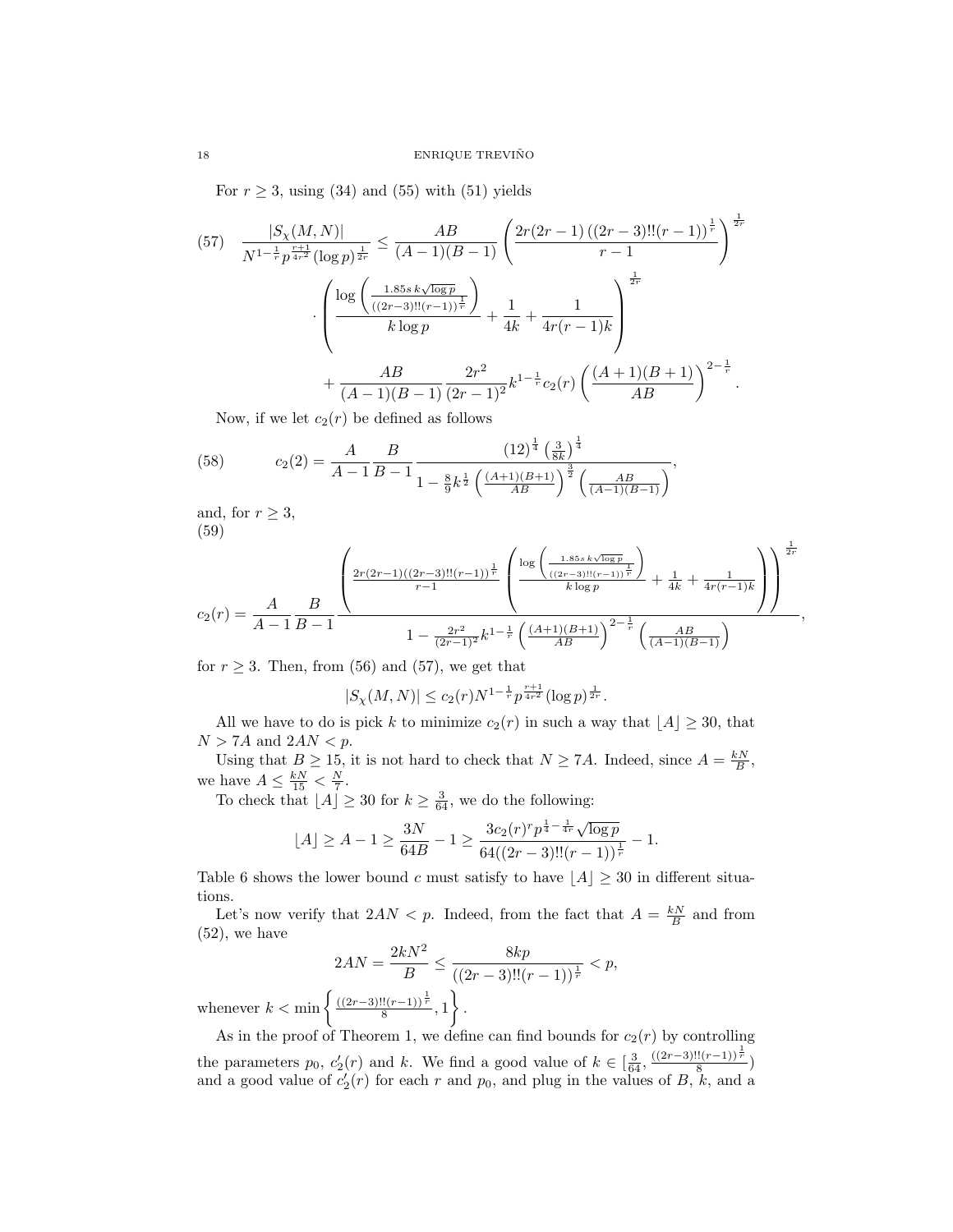| $\boldsymbol{r}$ | $p \geq 10^{10}$ | $p > 10^{15}$ | $p \geq 10^{20}$     |
|------------------|------------------|---------------|----------------------|
| $\overline{2}$   | 2.78392          | 1.22500       | $0.555\overline{14}$ |
| 3                | 1.75393          | 0.86474       | 0.43480              |
| $\overline{4}$   | 1.47708          | 0.81850       | 0.46029              |
| 5                | 1.35767          | 0.82260       | 0.50431              |
| 6                | 1.29240          | 0.83775       | 0.54839              |
| 7                | 1.25127          | 0.85450       | 0.58848              |
| 8                | 1.22279          | 0.87022       | 0.62388              |
| 9                | 1.20171          | 0.88422       | 0.65489              |
| 10               | 1.18536          | 0.89649       | 0.68202              |

TABLE 6. Lower bounds for the constant  $c_2(r)$  in the Burgess inequality to satisfy  $\lfloor A \rfloor \geq 30$ .

lower bound bound for A on (58) to find  $c_2(2)$  and on (59) to find  $c_2(r)$  for  $r \geq 3$ in Table 3 and conclude the theorem. The values of k and  $c'_2(r)$  we chose can be found on Table 7.

|                | $p_0 = 10^{10}$ |           | $p_0 = 10^{15}$  |           | $p_0 = 10^{20}$ |           |
|----------------|-----------------|-----------|------------------|-----------|-----------------|-----------|
| r              | k.              | $c'_2(r)$ | $\boldsymbol{k}$ | $c'_2(r)$ | k.              | $c'_2(r)$ |
| $\overline{2}$ | 0.124           | 3.65      | 0.124            | 3.58      | 0.124           | 3.57      |
| 3              | 0.126           | 2.58      | 0.131            | 2.51      | 0.135           | 2.49      |
| 4              | 0.106           | 2.19      | 0.116            | 2.12      | 0.120           | 2.10      |
| 5              | 0.091           | 1.98      | 0.101            | 1.92      | 0.107           | 1.90      |
| 6              | 0.080           | 1.85      | 0.090            | 1.79      | 0.095           | 1.77      |
| 7              | 0.072           | 1.75      | 0.079            | 1.70      | 0.084           | 1.68      |
| 8              | 0.064           | 1.68      | 0.071            | 1.635     | 0.077           | 1.61      |
| 9              | 0.058           | 1.625     | 0.065            | 1.58      | 0.070           | 1.56      |
| 10             | 0.054           | 1.579     | 0.060            | 1.54      | 0.064           | 1.52      |

TABLE 7. Values chosen for k and  $c'_2(r)$  to build Table 3.

 $\Box$ 

*Proof of Corollary 2.* By Theorem 2, we have our desired result whenever  $N <$  $2p^{\frac{1}{2} + \frac{1}{4r}}$ . Therefore, the only thing we need to prove is that for  $p \ge 10^{10}$  and  $r \ge 3$ ,  $N < 2p^{\frac{1}{2} + \frac{1}{4r}}$ . Since the induction in the proof of Theorem 2 relied on the upper bound for  $N$ , we can't use the Burgess inequalities in Theorem 2 to give an upper bound for  $N$  in this corollary. However, we can use the Burgess inequalities from Theorem 1 to improve the upper bound for N. Indeed, for  $p \geq 10^{10}$ , we have

$$
|S_{\chi}(M,N)| \le 2.6N^{1-\frac{1}{2}}p^{\frac{3}{16}}(\log p)^{\frac{1}{2}}.
$$

If

$$
N \ge (2.6)^{\frac{2r}{r-1}} p^{\frac{3}{8} - \frac{1}{8r} - \frac{3}{8r(r-1)}} \sqrt{\log p},
$$

then

$$
N^{1-\frac{1}{r}}p^{\frac{r+1}{4r^2}}(\log p)^{\frac{1}{2r}}\geq 2.6N^{1-\frac{1}{2}}p^{\frac{3}{16}}\sqrt{\log p}\geq |S_{\chi}(M,N)|.
$$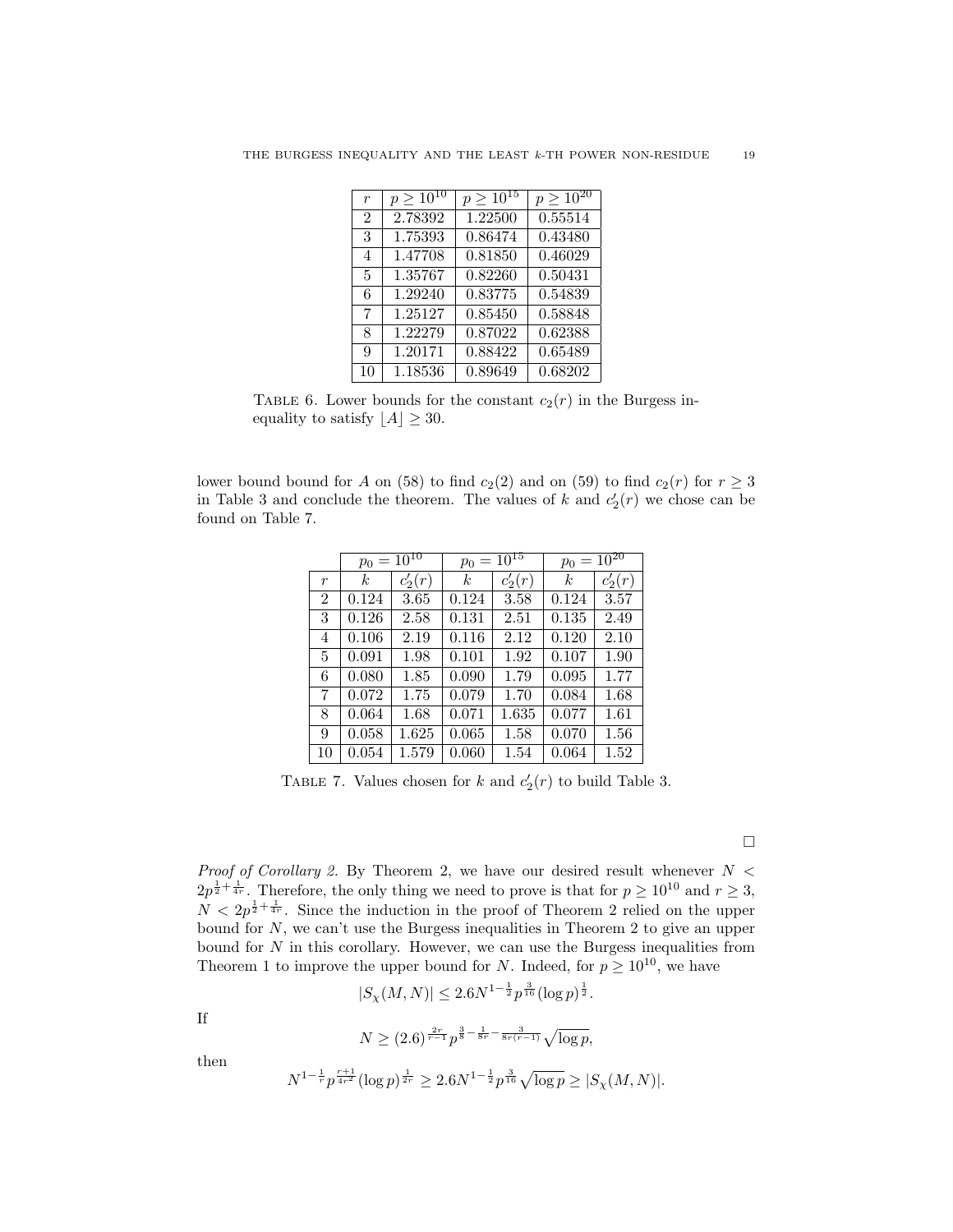#### 20 ENRIQUE TREVIÑO

Therefore, we may assume that

(60) 
$$
N \leq (2.6)^{\frac{2r}{r-1}} p^{\frac{3}{8} - \frac{1}{8r} - \frac{3}{8r(r-1)}} \sqrt{\log p}.
$$

Now, all we need to conclude is to show that the right hand side of (60) is less than  $2p^{\frac{1}{2}+\frac{1}{4r}}$ . Using that  $p \ge 10^{10}$ , we can verify this manually for  $r \in \{3, 4, \ldots, 21\}$ . Now, for  $r > 22$  we have

$$
N \le (2.6)^{\frac{2r}{r-1}} p^{\frac{3}{8} - \frac{1}{8r} - \frac{3}{8r(r-1)}} \sqrt{\log p} \le (2.6)^{\frac{44}{21}} p^{\frac{3}{8}} \sqrt{\log p} < 2p^{\frac{1}{2}}.
$$
  
nequality is true whenever  $p \ge 10^{10}$ .

The last inequality is true whenever  $p \geq 10^{10}$ .

Remark 5. Booker and McGown in their proofs have A range through only prime numbers. This idea makes the constants converge quicker. For large enough  $p$ , it doesn't improve the numbers, but it does for smaller p. To save space, we ommited using that technique here, instead focusing on other techniques that made an impact on the "asymptotic" constant. One of the nice ideas not used by McGown or Booker is the idea of using Burgess for smaller  $r$  to help out with the larger  $r$ . This allows the theorems to extend to the whole range when  $r \geq 3$ .

Remark 6. Theorem A is a little stronger in [21] when the order of the character is bigger. Therefore, one could use that theorem to get better constants for cubic characters, quartic characters and so on.

## 5. LEAST  $k$ -th power non-residue

To prove our results on the least  $k$ -th power non-residues, we will need the following estimates from [19]:

Lemma 7. Let  $B = \lim_{m \to \infty} \sum$ p≤m 1  $\frac{1}{p} - \log \log x$ , and let  $\pi(x)$  be the number of primes up to x. Then the following estimates are true:

$$
\log \log x + B - \frac{1}{2 \log^2 x} < \sum_{p \le x} \frac{1}{p} \text{ for } x > 1,
$$
\n
$$
\sum_{p \le x} \frac{1}{p} < \log \log x + B + \frac{1}{2 \log^2 x} \text{ for } x \ge 286,
$$
\n
$$
\pi(x) < \frac{x}{\log x} \left( 1 + \frac{3}{2 \log x} \right) \text{ for } x > 1.
$$

From it we derive the following immediate corollary:

 $\mathfrak{z}$ 

**Corollary 3.** For real numbers x, y satisfying  $x > y > 1$  and  $x > 286$ , the following estimate is true:

$$
\sum_{1 \le p \le x} \frac{1}{p} < \log \log x - \log \log y + \frac{1}{2 \log^2 x} + \frac{1}{2 \log^2 y}.
$$

Now we are ready to prove the key lemma (a lower bound on a character sum), which is the essence of Vinogradov's trick.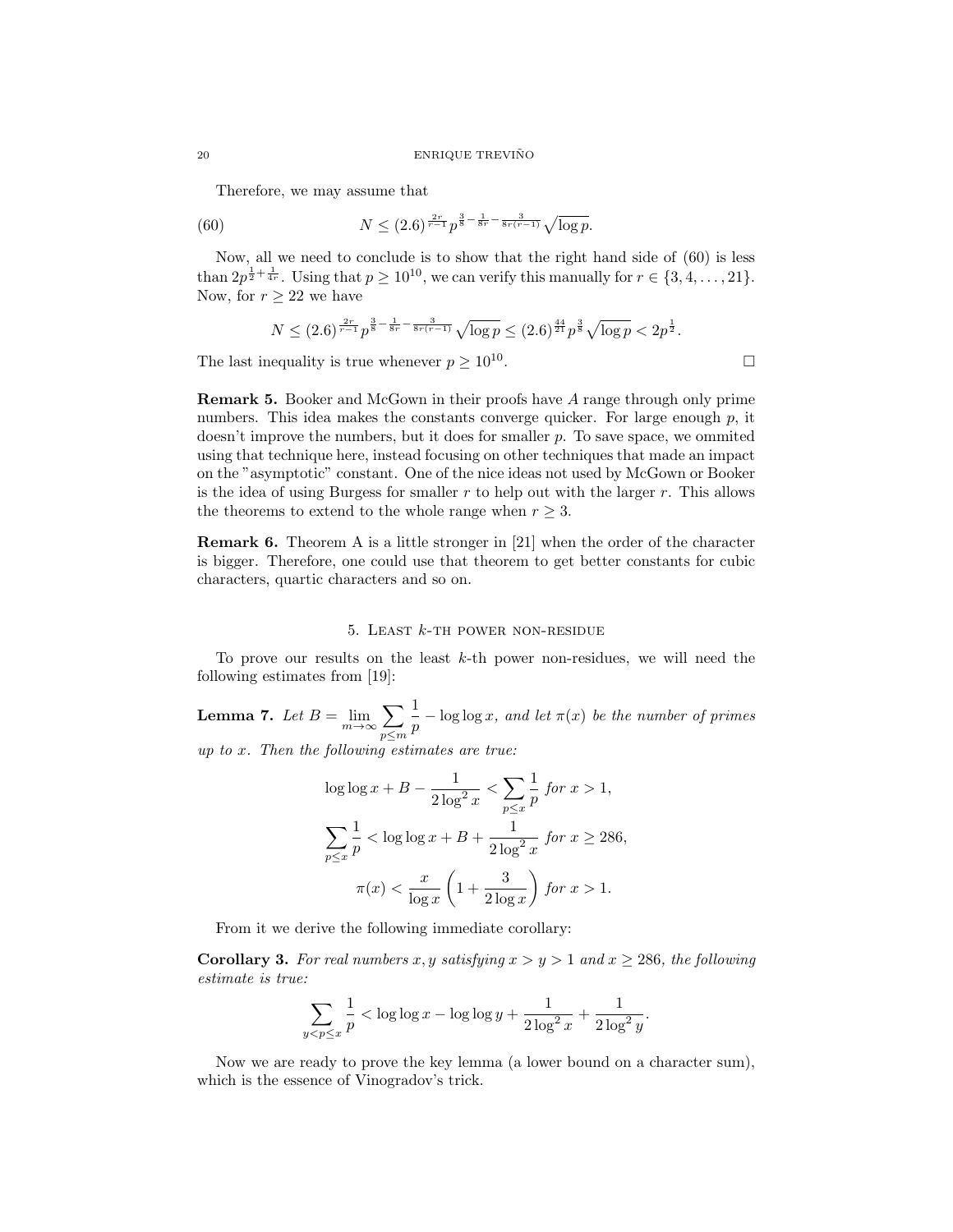**Lemma 8.** Let  $x \ge 286$  be a real number, and let  $y = x^{\frac{1}{\sqrt{e}} + \delta}$  for some  $\delta > 0$ . Let  $\chi$  be a non-principal character mod p for some prime p. If  $\chi(n) = 1$  for all  $n \leq y$ , then

$$
\left|\sum_{n\leq x}\chi(n)\right|\geq x\left(2\log\left(\delta\sqrt{e}+1\right)-\frac{1}{\log^2 x}-\frac{1}{\log^2 y}-\frac{1}{x}\right).
$$

*Proof.* Since  $\chi(n)$  is totally multiplicative,  $\chi(n) = 1$  for all  $n \leq y$ , and  $x < p$ , then

$$
\left| \sum_{n \leq x} \chi(n) \right| = \left| \sum_{\substack{n \leq x \\ \chi(n) = 1}} \chi(n) + \sum_{\substack{n \leq x \\ \chi(n) \neq 1}} \chi(n) \right|
$$

$$
= \left| \sum_{n \leq x} 1 - \sum_{\substack{n \leq x \\ \chi(n) \neq 1}} 1 + \sum_{\substack{n \leq x \\ \chi(n) \neq 1}} \chi(n) \right|
$$

$$
\geq \sum_{n \leq x} 1 - 2 \sum_{\substack{n \leq x \\ \chi(n) \neq 1}} \chi(n)
$$

$$
\geq \sum_{n \leq x} 1 - 2 \sum_{\substack{y < q \leq x \\ \chi(n) \neq 1}} \chi(n)
$$

$$
\geq \sum_{n \leq x} 1 - 2 \sum_{\substack{y < q \leq x \\ \chi(q) \neq 1}} \sum_{n \leq \frac{x}{q}}
$$

where the sum ranges over  $q$  prime. Therefore we have

$$
\left|\sum_{n\leq x}\chi(n)\right| \geq \lfloor x\rfloor - 2\sum_{y
$$

Using Corollary 3 to estimate the sum of the reciprocals of primes we get the desired inequality.

We can now prove Theorem 3. We will use the explicit Burgess inequality proved as Corollary 1 because it works for all  $r$ .

*Proof of Theorem 3.* Let  $\chi$  be a character mod p. Then if  $n < p$  and  $\chi(n) \neq 1$ , n is a k-th power non-residue. Let r be an integer. Let  $x \ge 286$  be a real number and let  $y = x^{\frac{1}{\sqrt{e}} + \delta} = p^{1/6}$  for some  $\delta > 0$ . Assume that  $\chi(n) = 1$  for all  $n \leq y$ . Now by Corollary 1 and Lemma 8 we have

$$
2.74x^{1-\frac{1}{r}}p^{\frac{r+1}{4r^2}}(\log p)^{\frac{1}{r}} \ge x\left(2\log\left(\delta\sqrt{e}+1\right)-\frac{1}{\log^2 x}-\frac{1}{\log^2 y}-\frac{1}{x}\right).
$$

Now, letting  $x = p^{\frac{1}{4} + \frac{1}{2r}}$  we get

(61) 
$$
2.74p^{\frac{\log\log p}{r\log p} - \frac{1}{4r^2}} \ge 2\log(\delta\sqrt{e} + 1) - \frac{1}{\log^2 x} - \frac{1}{\log^2 y} - \frac{1}{x}.
$$

Picking  $r = 22$ , one finds that  $\delta = 0.00458...$  For  $p \ge 10^{4732}$ , the right hand side of (61) is bigger than the left hand side, showing that  $\chi(n)$  is not always 1 for  $n \leq y = p^{1/6}$ , and hence the theorem is true.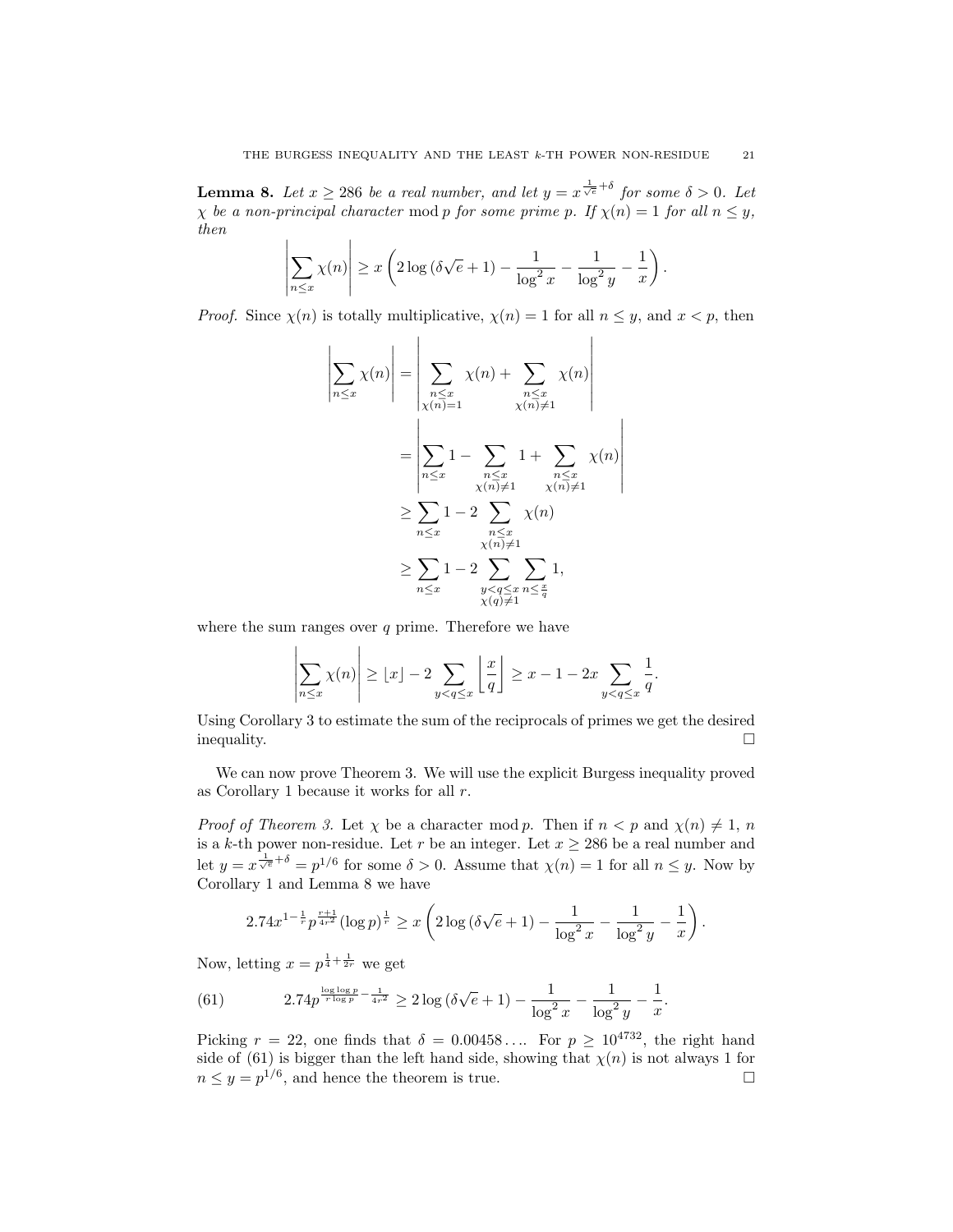### 22 ENRIQUE TREVIÑO

Remark 7. To be able to use Theorem 2 to improve Theorem 3, we would need to calculate what happens for  $r > 20$  since the restriction  $y = p^{1/6}$  implies  $r > 20$ . Since we know that  $p$  will be large, we can also pick a large  $p_0$  and then find a good constant for the Burgess inequality when  $p$  is very large and  $r > 20$ . After doing all of this work, one could show that Theorem 3 works for  $p \geq 10^{3850}$ .

#### **ACKNOWLEDGEMENTS**

I would like to dedicate this paper to Paul Bateman and Heini Halberstam. I would like to thank Carl Pomerance for suggesting the problem, his useful comments and his encouragement. I would like to express my gratitude to Andrew Granville, Hugh Montgomery and Robert Vaughan for allowing me to look at unpublished manuscripts that helped me on my work on the Burgess inequality. I would also like to thank Paul Pollack who directed me to McGown's work. Finally, I'd like to thank an anonymous referee that read the paper carefully and suggested many improvements.

### **REFERENCES**

- 1. N. C. Ankeny, The least quadratic non residue, Ann. of Math. (2) 55 (1952), 65–72. MR 0045159 (13,538c)
- 2. Eric Bach, Explicit bounds for primality testing and related problems, Math. Comp. 55 (1990), no. 191, 355–380. MR 1023756 (91m:11096)
- 3. Andrew R. Booker, Quadratic class numbers and character sums, Math. Comp. 75 (2006), no. 255, 1481–1492 (electronic). MR 2219039 (2008a:11140)
- 4. A. A. Buhštab, On those numbers in an arithmetic progression all prime factors of which are small in order of magnitude, Doklady Akad. Nauk SSSR (N.S.) 67 (1949), 5-8. MR 0030995 (11,84b)
- 5. D. A. Burgess, The distribution of quadratic residues and non-residues, Mathematika 4 (1957), 106–112. MR 0093504 (20 #28)
- 6.  $\ldots$ , On character sums and primitive roots, Proc. London Math. Soc. (3) 12 (1962), 179–192. MR 0132732 (24 #A2569)
- 7. \_\_\_\_, A note on the distribution of residues and non-residues, J. London Math. Soc. 38 (1963), 253–256. MR 0148628 (26 #6135)
- 8.  $\ldots$ , On character sums and L-series. II, Proc. London Math. Soc. (3) 13 (1963), 524-536. MR 0148626 (26 #6133)
- 9.  $\ldots$ , The character sum estimate with  $r = 3$ , J. London Math. Soc. (2) 33 (1986), no. 2, 219–226. MR 838632 (87g:11098)
- 10. H. Davenport and P. Erdös, The distribution of quadratic and higher residues, Publ. Math. Debrecen 2 (1952), 252–265. MR 0055368 (14,1063h)
- 11. John Friedlander, Primes in arithmetic progressions and related topics, Analytic number theory and Diophantine problems (Stillwater, OK, 1984), Progr. Math., vol. 70, Birkhäuser Boston, Boston, MA, 1987, pp. 125–134. MR 1018373 (90h:11086)
- 12. G. H. Hardy and E. M. Wright, An introduction to the theory of numbers, Oxford, at the Clarendon Press, 1954, 3rd ed. MR 0067125 (16,673c)
- 13. Adolf Hildebrand, A note on Burgess' character sum estimate, C. R. Math. Rep. Acad. Sci. Canada 8 (1986), no. 1, 35–37. MR 827113 (87e:11095)
- 14. Henryk Iwaniec and Emmanuel Kowalski, Analytic number theory, American Mathematical Society Colloquium Publications, vol. 53, American Mathematical Society, Providence, RI, 2004. MR 2061214 (2005h:11005)
- 15. Kevin J. McGown, Norm-Euclidean cyclic fields of prime degree, Int. J. Number Theory 8 (2012), no. 1, 227–254. MR 2887892
- 16. Hugh L. Montgomery and Robert C. Vaughan, Multiplicative number theory. I. Classical theory, Cambridge Studies in Advanced Mathematics, vol. 97, Cambridge University Press, Cambridge, 2007. MR 2378655 (2009b:11001)